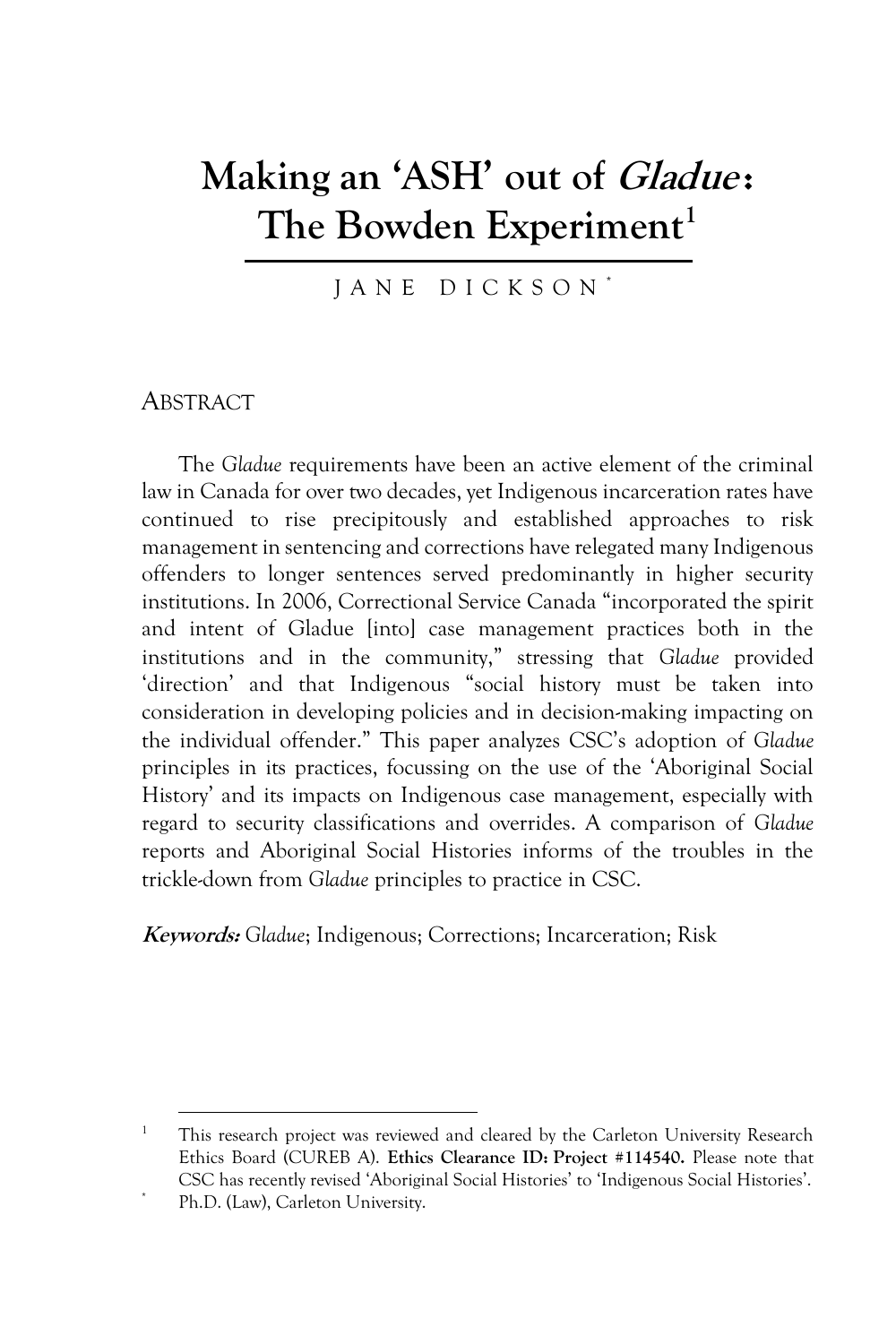# **I. INTRODUCTION**

n the early 1990s, the federal government undertook the most comprehensive revision of the sentencing provisions of the *Canadian*  In the early 1990s, the federal government undertook the most comprehensive revision of the sentencing provisions of the *Canadian* Criminal Code<sup>2</sup> to date. Inspired by the rise of restorative justice principles, the revisions directed courts to focus on decarceration and alternatives to imprisonment wherever reasonable. To this end, s. 718.2(e) directed courts that "all available sanctions other than imprisonment that are reasonable in the circumstances should be considered for all offenders, with particular attention to the circumstances of aboriginal offenders."<sup>3</sup> The paragraph's emphasis on Indigenous offenders reflected a longstanding problem of over-incarceration of Indigenous people that saw them imprisoned at rates grossly disproportionate to their percentage in the general Canadian population. In 1996, the year the changes took effect, Indigenous people comprised approximately 3% of the total Canadian population but constituted 15% of federal admissions to custody nationally, and 16% of those admitted to provincial and territorial institutions.<sup>4</sup>

Three years later, the Supreme Court of Canada breathed life into s. 718.2(e) through its decision in *R v Gladue*, and henceforth courts sentencing an Indigenous person were required to consider not only "[t]he unique systemic or background factors which may have played a part in bringing the particular aboriginal offender before the courts", but also "the types of sentencing procedures and sanctions which may be appropriate in the circumstances for the offender because of his or her particular aboriginal heritage and connection."<sup>5</sup> The stated goal of these strategies was clear: s. 718.2(e) and the Gladue requirements were intended to "remedy" the overincarceration of Indigenous men, women, and youth in Canadian

<sup>2</sup> RSC 1985, c C-46 [*Criminal Code*].

<sup>3</sup> *Ibid*, s 718.2(e).

<sup>&</sup>lt;sup>4</sup> The admissions rate at the provincial and territorial level masked considerable, troubling numbers across the provinces and territories. As noted by Roberts and Reid, in 1996–97, Indigenous offenders accounted for 74% of admissions to custody in Saskatchewan, 65% in the Yukon, 58% in Manitoba, and 39% in Alberta. In contrast, Indigenous peoples accounted for 11% of Saskatchewan's population, 20% of Yukon's, 12% of Manitoba's, and 5% of Alberta's. Indigenous offenders accounted for 5% or less of admissions in Nova Scotia, New Brunswick, and Quebec. See Julian V. Roberts & Andrew A. Reid, "Aboriginal Incarceration Since 1978: Every Picture Tells the Same Story" (2017) 59:3 Can J Corr 313 at 313.

<sup>5</sup> [1999] 1 SCR 688 at para 66, 171 DLR (4th) 385 [*Gladue*].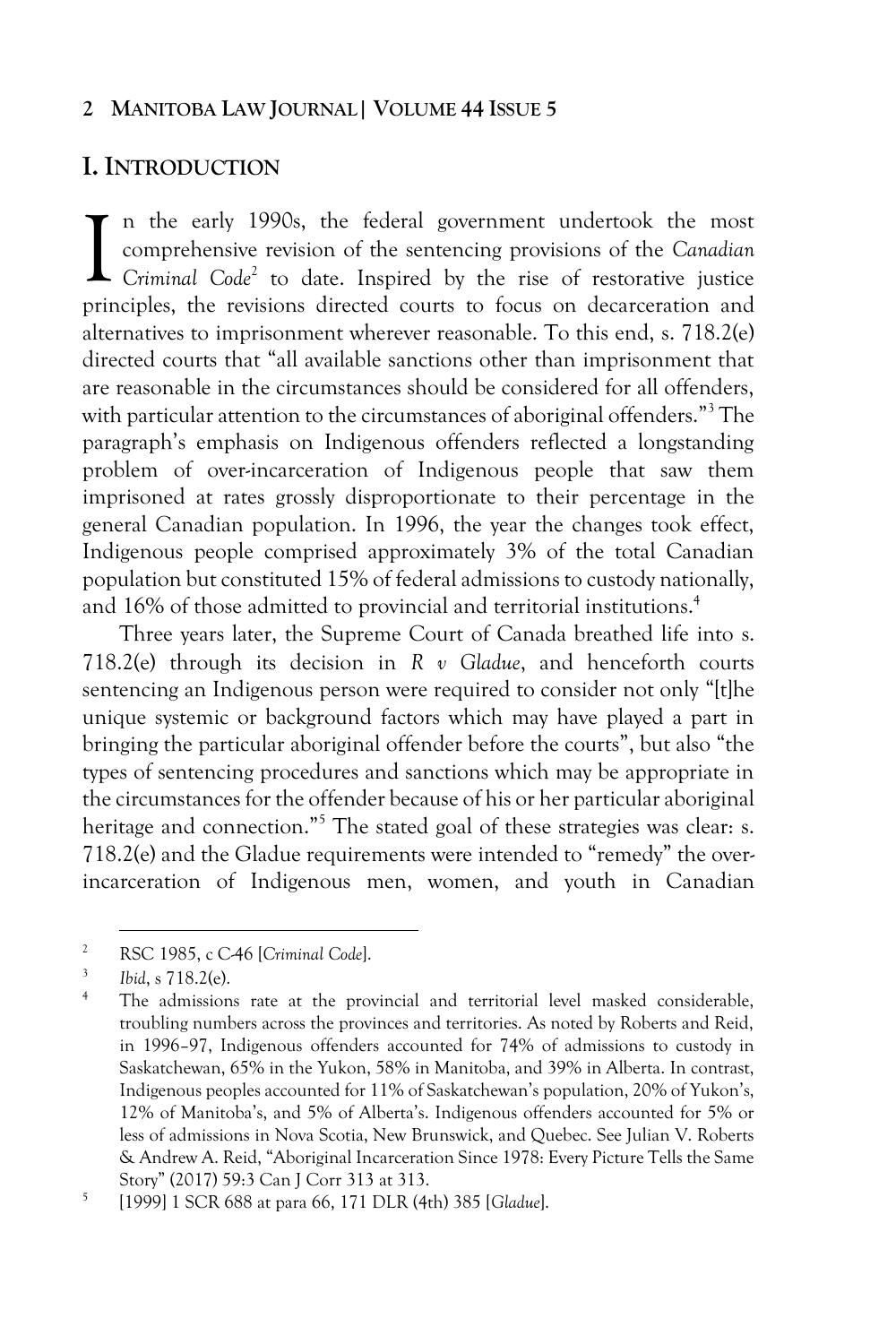correctional facilities. To this end, a series of cases decided in the wake of *Gladue* determined that the requirements apply to any context in which an Indigenous person is facing a possible loss of liberty<sup>6</sup> and throughout the entire criminal justice process,<sup>7</sup> including, for example, at bail hearings,<sup>8</sup> hearings before the mental health review board,<sup>9</sup> Dangerous and Long-term Offender hearings, and parole hearings.<sup>10</sup>

What we do with *Gladue* in the courts has a direct impact on whether and how *Gladue* shapes the correctional experiences of Indigenous offenders. While it falls largely to defence counsel to further the requirements within the courts, advocates should be no less concerned with what becomes of their Indigenous clients and their '*Gladue* rights' whilst serving the sentences championed by legal counsel. The realization of *Gladue*'s remedial goals depends greatly on the vindication of the healing needs and sentencing options promoted through the *Gladue* requirements, and to the realization of healing and reintegration, rather than recidivism and a return to the system, post-sentence. If *Gladue* is vindicated in the courts, but not within correctional facilities, it will likely fall to the same legal counsel that defend Indigenous clients to press for the meaningful integration of *Gladue* and Indigenous interests within the correctional settings.

This paper will analyze the approach to the *Gladue* requirements adopted by Correctional Service Canada (CSC), whereby *Gladue* information provided in offender files is summarized in "Aboriginal Social Histories" (ASH) compiled by Institutional Parole Officers guided by CSC's Aboriginal Social History tool.<sup>11</sup> ASH appears to be the mechanism through which CSC integrates "the spirit and intent of Gladue"<sup>12</sup> into case

<sup>6</sup> *R v Ipeelee*, 2012 SCC 13 [*Ipeelee*].

<sup>7</sup> *R v Sim*, [2005] 78 OR (3d) 183, [2005] OJ No 4432 (Ont CA) [*Sim*].

<sup>8</sup> *R v Robinson*, 2009 ONCA 205; *R v Hope*, 2016 ONCA 648 [Hope]; *Rich v Her Majesty the Queen*, 2009 NLTD 69; Jillian Rogin, "Gladue and Bail: The Pre-Trial Sentencing of Aboriginal People in Canada" (2017) 95:2 Can Bar Rev 325.

<sup>9</sup> *Sim*, *supra* note 7*.*

<sup>10</sup> *Twins v AG Canada*, 2016 FC 537.

<sup>11</sup> Correctional Services Canada, *Evaluation Report: The Strategic Plan for Aboriginal Corrections. Correctional Service Canada Evaluation Division*, File 394-2-49 (Ottawa: Correctional Services Canada, Policy Sector, 2012) at 33–37 [CSC, *Evaluation Report*].

<sup>&</sup>lt;sup>12</sup> Correctional Services Canada, "Aboriginal Social History and Corrections" (Violence and Aggression Symposium at the University of Saskatchewan, June 2014) at 7 [CSC, "Aboriginal Social History and Corrections"].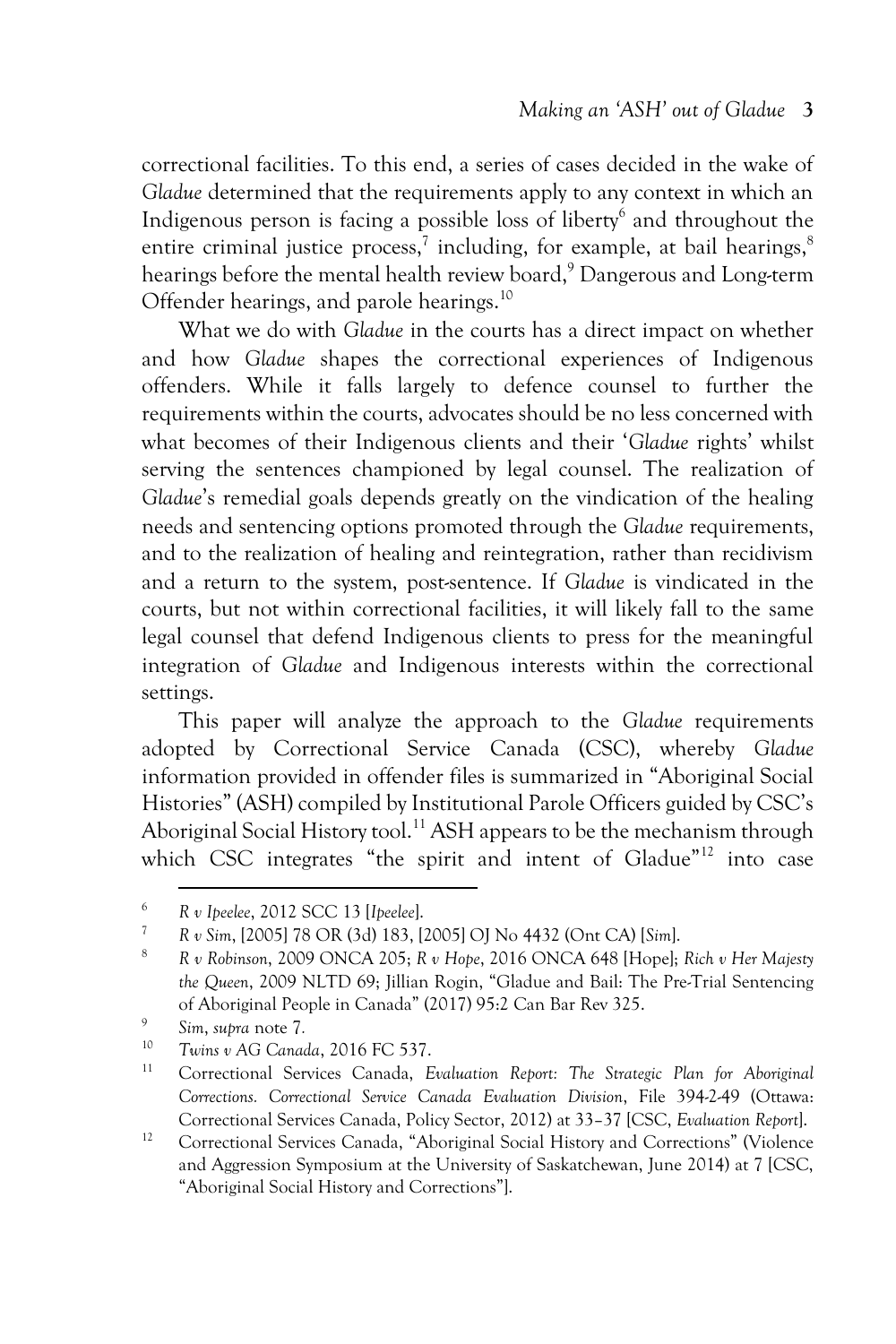management and such important determinations as security classifications, institutional placements, segregation, and access to programming, as well as discretionary release.<sup>13</sup> Given the importance of ASH in the case management of Indigenous offenders and thus, to their healing path, it is important to query CSC's ASH policies and practices for evidence of the degree to which they respect the *Gladue* requirements and further *Gladue*'s remedial goals. To this end, we will explore the evolution of ASH through CSC's Aboriginal Continuum of Care to what appears to be the current approach to ASH in case management, elucidating the training and support for CSC staff to compile ASH and incorporate ASH information into Assessments for Decision. As an illustration of CSC's approach, the paper will discuss the Bowden Institution Experiment in which the security classifications of 15 Indigenous offenders were reconsidered with greater attention to *Gladue* and *Gladue*-relevant information in the offenders' court files and CSC's Offender Management System.

Central to the elucidation of the Bowden experiment and CSC's approach to *Gladue* and ASH is a comparison of a small sample of redacted ASH and Gladue reports included in the Bowden experiment. These materials as well as related, supporting documents, were described in detail by three confidential sources (referred to hereafter as 'Confidential Source A,' 'Confidential Source B,' and 'Confidential Source C') recruited through purposive convenience sampling. The sources share a combined experience of over 40 years in CSC and direct involvement with the Services' Indigenous programming, *Gladue*, and ASH through front line work in CSC institutions and Healing Lodges, as well as senior positions shaping and reviewing CSC's Indigenous policies and programs. They are wellsituated to speak to the latter and thus to the role and impact of *Gladue* in CSC.

While the sources are well-placed to provide a 'reality check' on CSC's approach to *Gladue*, it is acknowledged that the information provided by such a small number of insiders must be treated cautiously and consistent with the limitations dictated by the sample size. It should be further noted that the Bowden experiment was a modest one, and the term 'experiment' must be used cautiously. The sample of 15 cases is obviously small and limits the inferences that can be drawn from the information about the

<sup>13</sup> Correctional Services Canada, *Research Report: Aboriginal Social History Factors in Case Management,* by Leslie A. Keown et al, Report No R-356 (Ottawa: CSC, 2015) [CSC, *Research Report*].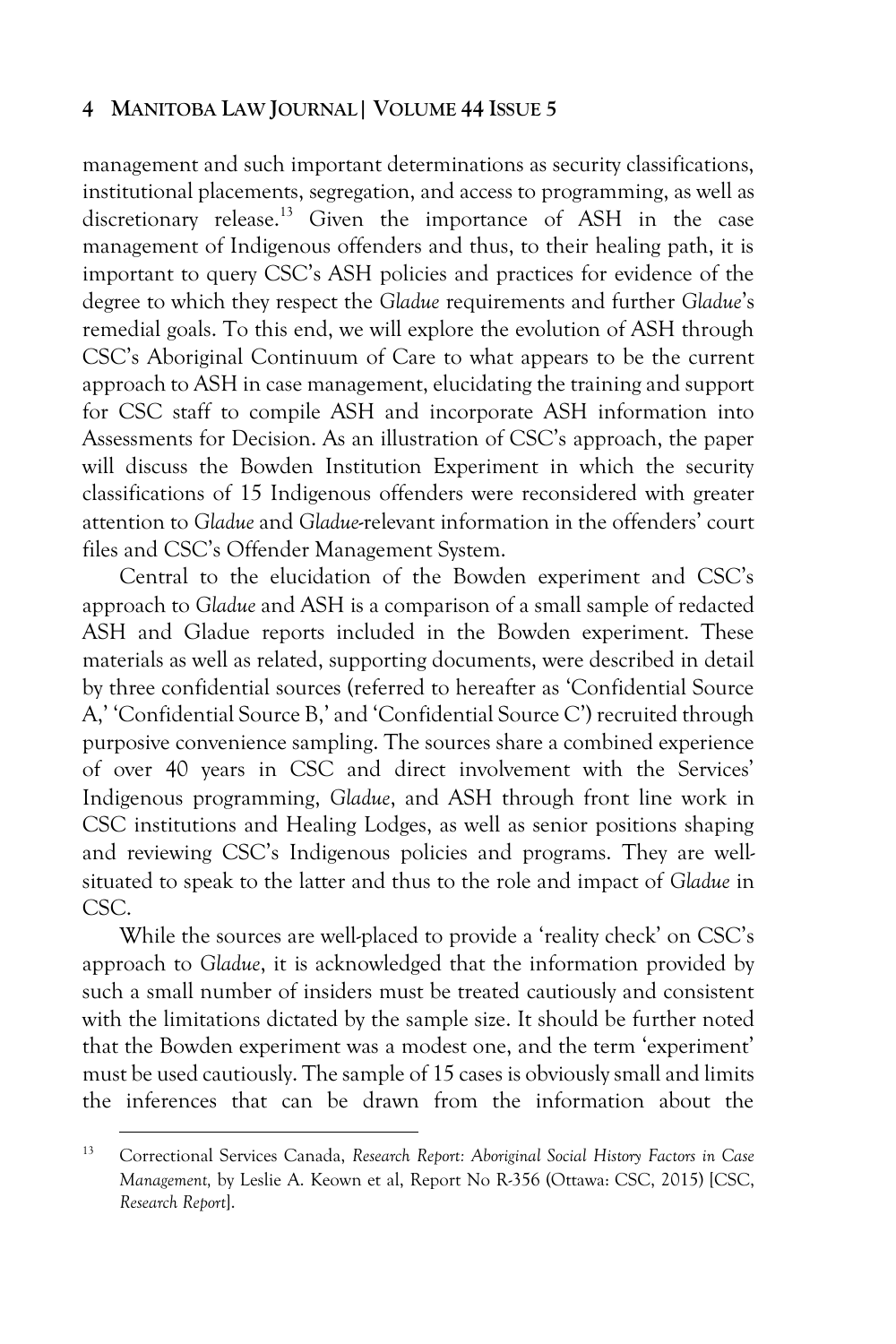experiment provided by the confidential sources. These limitations acknowledged, it remains the case that what happened at Bowden Institution between 2013 and 2016 was important and it, along with the knowledge shared by those with hands-on experience with CSC's approach to *Gladue* and ASH, can provide important insights into the limitations of that approach and thus to the remedial potential of *Gladue* in federal corrections.

This paper relies extensively on the 'insider knowledge,' expertise, and determination of the confidential sources. Although they will remain anonymous throughout the analysis, without their commitment to justice for Indigenous people and their willingness to share their knowledge, this paper would not have been possible. It is hoped that the discussion that follows will shed some light on the role of *Gladue* in CSC and encourage greater attention to Indigenous stories in charting the healing paths of federally sentenced Indigenous peoples.

# **II. THE CONTEXT FOR CSC'S RESPONSE TO GLADUE : THE 'ABORIGINAL CONTINUUM OF CARE' AND THE RISE OF ASH**

At the core of CSC's Indigenous programming is the Aboriginal Continuum of Care model (ACC)<sup>14</sup> that was adopted by CSC in 2003 and which spans all facets of Indigenous programming from intake to warrant expiry.<sup>15</sup> The ACC builds on the spiritual/cultural<sup>16</sup> approach to Indigenous programming taken by CSC since the early 1960s and is premised on a belief that a loss or lack of cultural roots and Indigenous

<sup>14</sup> See Correctional Service Canada, *Strategic Plan for Aboriginal Corrections 2006-07 to 2010- 11: Innovation, Learning and Adjustment* (Ottawa: CSC) at 11, online: <www.cscscc.gc.ca/aboriginal/092/002003-1000-eng.pdf> [perma.cc/Y5GQ-HMJV]. See also Correctional Service Canada, *Commissioner's Directive 702 Aboriginal Offenders* (Ottawa: CSC, 2013), online: <www.csc-scc.gc.ca/lois-et-reglements/702-cd-eng.shtml#s5> [perm a.cc/68MS-3J8N].

<sup>15</sup> CSC, "Aboriginal Social History and Corrections", *supra* note 12.

<sup>&</sup>lt;sup>16</sup> This programming appears to have been premised upon a "belief that unique solutions" are required to reflect the unique cultural backgrounds of aboriginal inmates, and that loss or lack of cultural roots and identity are the primary causes of involvement in the criminal justice system." See Ministry of the Solicitor General, *Aboriginal People in Federal Corrections*, by Carol LaPrairie, Phil Mun & Bruno Steinke (Ottawa: Ministry of the Solicitor General, 1996) at iii, online: <www.publicsafety.gc.ca/cnt/rsrcs/pblctns/x mnng-brgnl-crrctns/xmnng-brgnl-crrctns-eng.pdf> [perma.cc/LH7R-2QK3].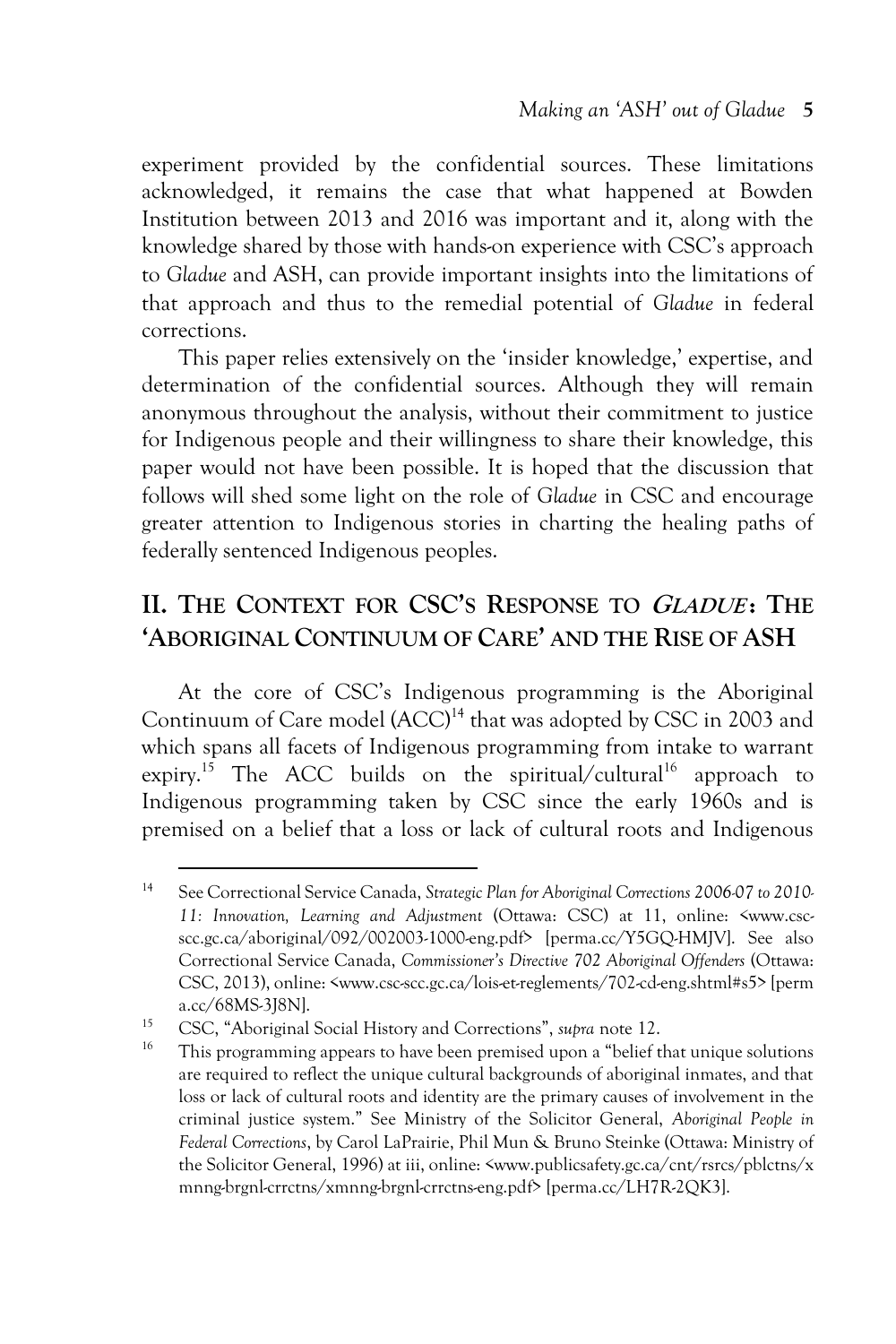identity are the primary causes of involvement with the criminal justice system.<sup>17</sup> As such, and like its precursors, the ACC is comprised primarily of programming that emphasizes (re)connection with culture through ceremony, spirituality, Elder support, and indigenization of CSC staff working with Indigenous offenders. The Continuum has remained at the core of CSC's Indigenous policies as expressed in the 2006 Strategic Plan for Aboriginal Corrections and more recently in the 2017 National Plan for Aboriginal Corrections.<sup>18</sup>

ASH are integral to the Aboriginal Continuum of Care and Indigenous case management. It is the policy of CSC that an Indigenous offender's Aboriginal Social History must be actively considered in case management and decision-making for Indigenous inmates "when written decisions/recommendations are made."<sup>19</sup> This approach is underscored by the Corrections and Conditional Release Act which, in ss. 79.1(1)–(2),

<sup>17</sup> *Ibid.*

<sup>18</sup> According to CSC documents, the "*Strategic Plan for Aboriginal Corrections* (SPAC) was developed in 2006 to promote integration across the Service, establish service standards and foster shared accountability in meeting the needs of, and improving results for, Indigenous offenders. Specifically, the SPAC sought to expand the *Aboriginal Continuum of Care* services to all institutions, for both men and women; to promote horizontal collaboration so that Aboriginal specific services were integrated into the fabric of CSC; and, to eliminate systemic barriers through policy and by providing training. Accountability for reducing the gap in correctional results between Indigenous and non-Indigenous offenders across the Service was strengthened and CSC identified, as one of its key priorities, '[e]ffective, culturally appropriate interventions and reintegration support for First Nations, Métis and Inuit offenders.'" See Correctional Services Canada, *The National Indigenous Plan: A National Framework to Transform Indigenous Case Management and Corrections* (Ottawa: CSC, 2006) <www.cscscc.gc.ca/002/003/002003-0008-en.shtml> [perma.cc/BCZ3-RR3B]. Most recently, in 2017, CSC launched its National Plan for Aboriginal Corrections as a "national framework designed to transform Indigenous case management and corrections." "The National Indigenous Plan was developed in 2017 and incorporates advice and guidance from the Office of the Auditor General (OAG) and the National Aboriginal Advisory Committee (NAAC). The Plan is the foundation of the collective renewal of CSC activities at all levels to respond to the OAG's recommendations, as outlined in the 2016 audit report, *Preparing Indigenous Offenders for Release*, and is a national framework designed to transform Indigenous case management and corrections."

<sup>&</sup>lt;sup>19</sup> Memorandum from Anne Kelly, Senior Deputy Commissioner, CSC, to Regional Deputy Commissioners (unclassified) (1 December 2015), *Consistency and clarification when referencing an offender's Aboriginal Social History in CSC decision-making documentation*, File No. SDCEI-PC-2015-277886, as described by Confidential Source A) [Kelly, "Memorandum"].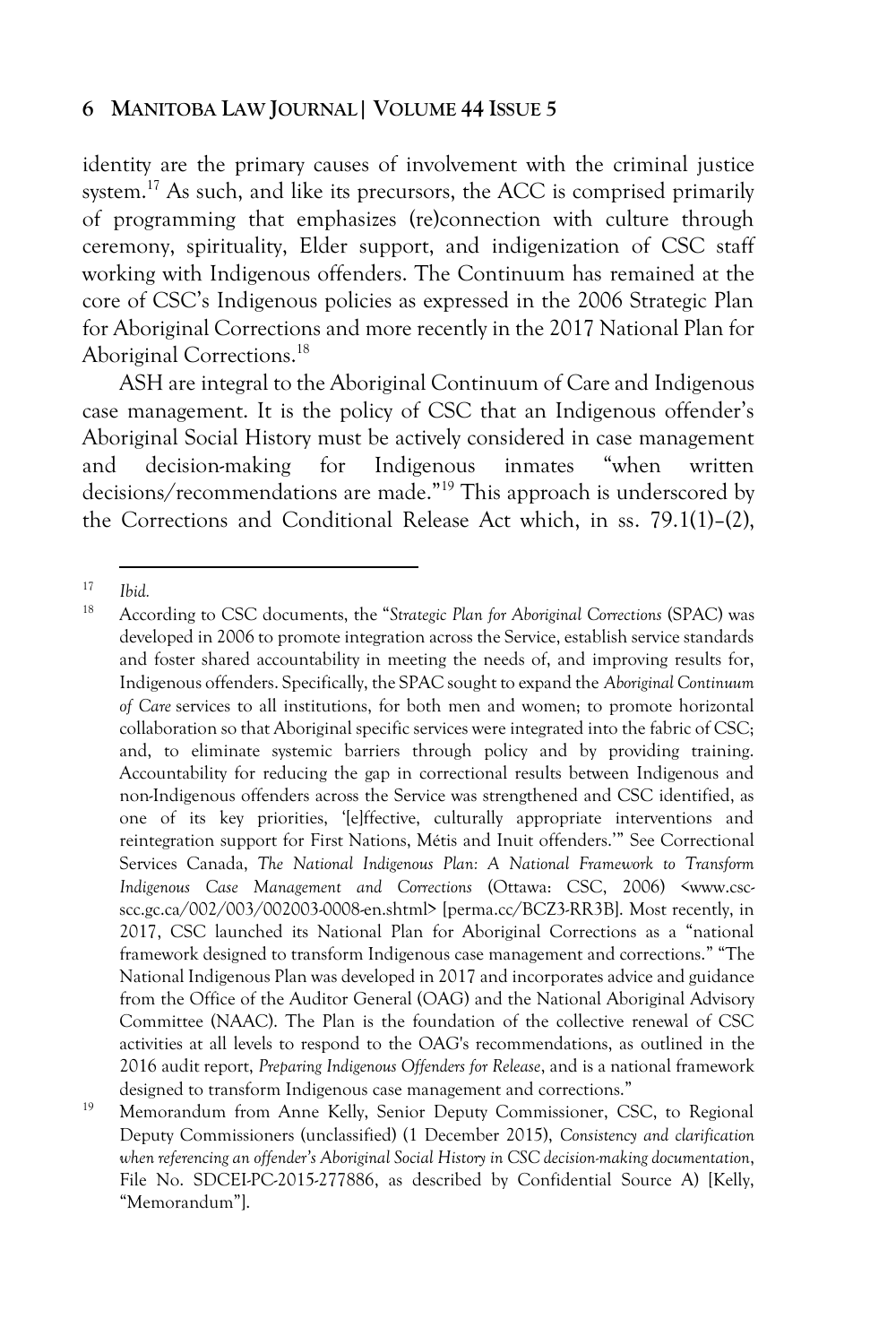directs CSC to inform decision-making with respect for Indigenous culture, identity, and systemic and background factors that have impacted Indigenous people:

79.1 (1) In making decisions under this Act affecting an Indigenous offender, the Service shall take the following into consideration:

(a) systemic and background factors affecting Indigenous peoples of Canada;

(b) systemic and background factors that have contributed to the overrepresentation of Indigenous persons in the criminal justice system and that may have contributed to the offender's involvement in the criminal justice system; and

(c) the Indigenous culture and identity of the offender, including his or her family and adoption history.

(2) The factors described in paragraphs (1)(a) to (c) are not to be taken into consideration for decisions respecting the assessment of the risk posed by an Indigenous offender unless those factors could decrease the level of risk.<sup>20</sup>

While the public record tracing the development of ASH as a formal element of CSC's Indigenous policy is unclear, it appears that around 2005, Elders, who by this time had been a fairly consistent presence in CSC institutions for over four decades, were asked to complete Elder Assessments Aboriginal History for incoming Indigenous inmates. The addition of this administrative task to their ongoing role as spiritual advisors was queried by some staff who were troubled by potential conflicts between the Elders' traditional role and their new involvement with what was, in effect, risk assessment.<sup>21</sup> There were also concerns about a lack of ASH training for Elders, whose preparation for the role was a two-page list of questions and talking points to guide a compilation of the Initial Elder Assessment Social History and the Initial Elder Assessment Healing Plan. The putative logic behind this approach was that Elders were hired as 'contractors' on the assumption that they would know how to do the work they were contracted to complete, thus training was not necessary.<sup>22</sup> It is not

<sup>20</sup> RSC 1992, c 20, s 79 [*CCRA*].

<sup>&</sup>lt;sup>21</sup> Personal Communication with Confidential Source A, May 28, 2020.<br><sup>22</sup> Personal the true uses list of suspicions on telling points, there is no g

<sup>22</sup> Beyond the two-page list of questions or talking points, there is no publicly available information outlining how Elders were trained or supported, and anecdotal evidence suggests that CSC actively resisted providing any sort of training for Elders. The latter were apparently hired as 'contractors' and with the expectation that they would know how to do the work they were contracted to complete, thus training was unnecessary.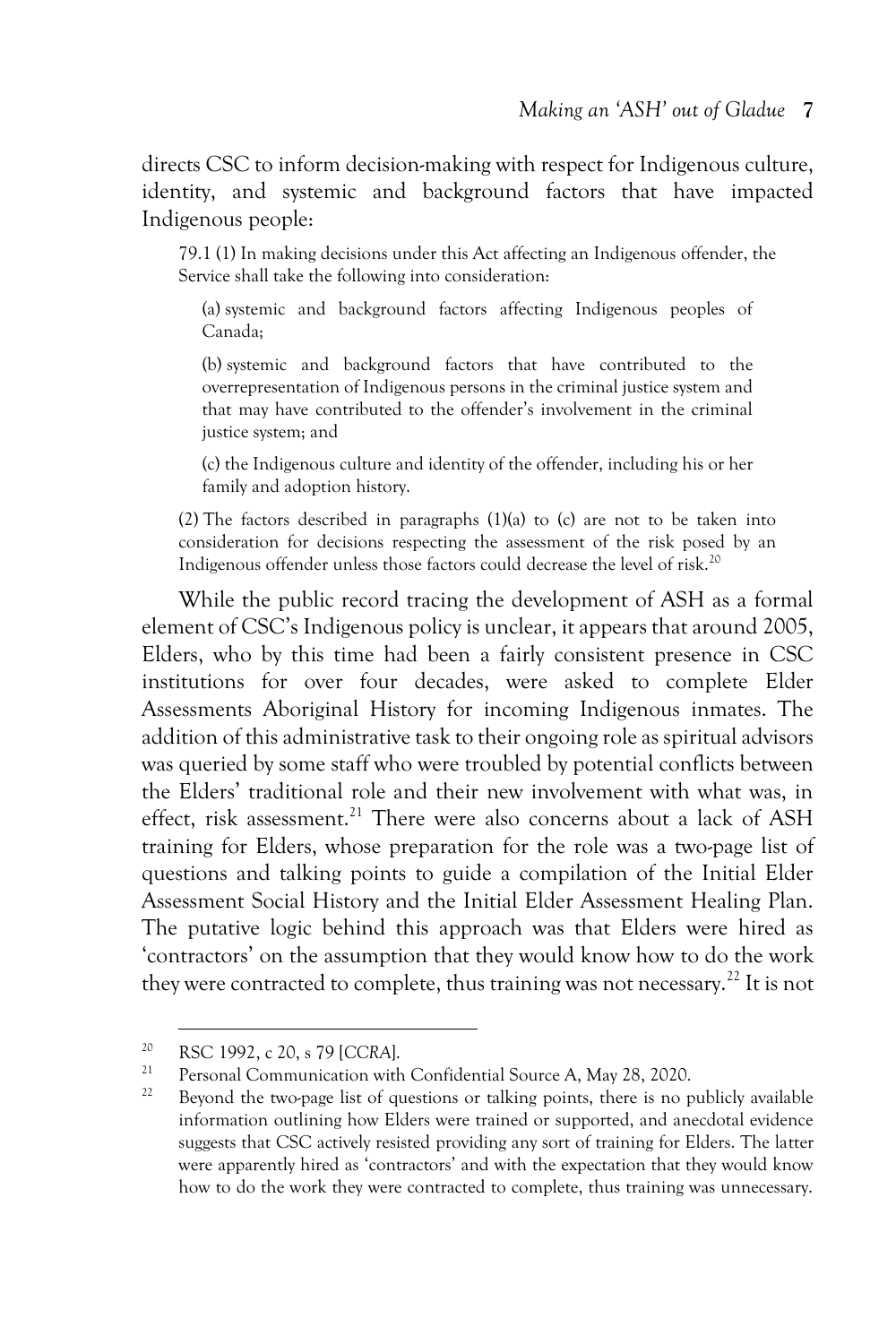surprising that this initial approach to ASH foundered, as CSC staff increasingly indicated issues with the Elder Assessments. CSC's own evaluations indicated that while 88% of CSC staff felt Elder Reviews were 'somewhat' to 'very' important to their work, close to two-thirds of staff rated the quality of those reviews to be 'poor' to 'fair'.<sup>23</sup> Elders also indicated discomfort with their involvement with Assessments and only 22 percent felt they were "fully aware of the purpose or use of Elder Reviews within offender case management."<sup>24</sup> There were also documented concerns about the timeliness of Elder assessments, which were generally deemed to be 'insufficient'. This is not terribly surprising given apparent problems in CSC in the hiring and retaining of Elders, which would have necessarily affected the speed with which assessments were completed.<sup>25</sup>

While an apparent commitment to involving Elders in the intake and assessment components of the ACC seems to have been a tactical response to the CCRA direction and, after 1999, *Gladue*, CSC does not seem to have conspicuously connected their Aboriginal Programming to these developments until 2006 – roughly a decade after the implementation of the CCRA and seven years post-*Gladue.* In that year, the Strategic Plan for Aboriginal Corrections (SPAC) reportedly "incorporated the spirit and intent of Gladue into CSC's Commissioner's Directives that dealt with case management practices both in the institutions and in the community."<sup>26</sup> Under the banner of 'integrating the Aboriginal Continuum of Care,' CSC stressed that *Gladue* provided "direction" and that Indigenous "social history must be taken into consideration in developing policies and in decision-making impacting on the individual offender."<sup>27</sup> In this latest incarnation, responsibility for Reviews was taken from Elders and given to

Furthermore, many contracts with Elders were reported to contain specific clauses directing staff not to train Elders, as training could lead to an employer-employee relationship and possibly to a requirement that CSC would have to hire them as staff. It thus appears Elders were simply expected to arrive and complete their assigned tasks without any training or supports, and absent the status or security provided to CSC staff undertaking similar tasks (Personal communication from Confidential Source A, 28 May 2020).

<sup>23</sup> CSC, *Evaluation Report*, *supra* note 11 at 39.

 $\frac{24}{25}$  *Ibid.* 

Confidential Source A recalls that, "[w]e had 2 Elders for general population, 1 for Pathways, and 1 for Minimum-security... The ratio for Elders is 50:1, and then 100:2, so quite a limited resource." Personal communication, May 28, 2020.

<sup>26</sup> CSC, "Aboriginal Social History and Corrections", *supra* note 12 at 7.

<sup>27</sup> CSC, *Strategic Plan for Aboriginal Corrections 2006-07 to 2010-11*, *supra* note 14 at 11.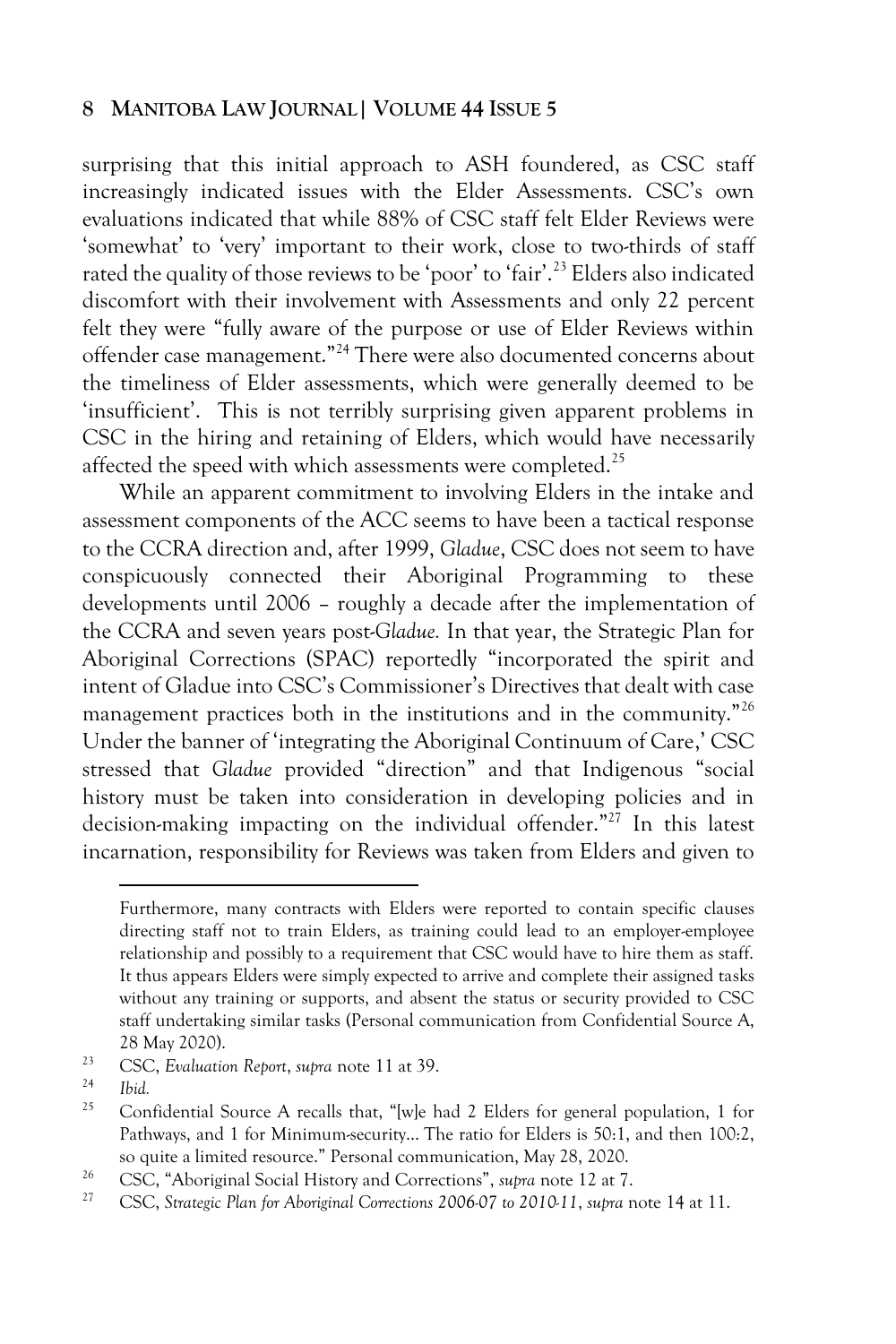Aboriginal Liaison Officers while completion of ASH was added to the duties of the Institutional Parole Officers, with the option of working with Elders in compiling the report.<sup>28</sup>

While CSC does not appear to have provided training to Elders to support their involvement with reviews and assessments, ASH training was provided to 93 Institutional Parole Officers (IPO) nationally in March and April of 2012. This reportedly "consisted of information regarding the social history of Aboriginal Peoples, the details of the Gladue decision, and information on Aboriginal offenders" as well as "workshops that allowed staff to practice identifying Aboriginal Social History factors and writing decisional recommendations."<sup>29</sup> This was subsequently "expanded and implemented as a two-day component of the 2012–2014 mandatory Parole Officer Continuous Development Training sessions."<sup>30</sup> This training was delivered nationally throughout the latter half of 2012–13 to all community and institutional parole officers employed by CSC.<sup>31</sup>

The IPO appear to be guided in their work by CSC's Aboriginal Social History Tool, which is intended to guide "consideration of ASH in case management practices, recommendations and decisions for Aboriginal offenders."<sup>32</sup> The ASH Tool consists of six pages of intimidatingly tiny print qualified with repeated reminders that the "examples and prompts provided here are not to be considered exhaustive"; it divides the ASH research process into four stages: (1) Examine; (2) Analyze; (3) Options; and (4) Document.<sup>33</sup> The first step directs the IPO to "examine the direct and indirect systemic factors and family history that may have impacted the individual," which appear to include not only their Indigenous heritage and connection to community, but also the "potential impacts of colonization and the establishment of the *Indian Act*, residential schools, the sixties scoop and foster care, and the socio-economic circumstances of Indigenous communities," among others. Having gathered this information, the second stage directs IPO to analyse "how the systemic and background factors have impacted the individual's actions or behaviours," and then to move on to

<sup>&</sup>lt;sup>28</sup> Personal communication from Confidential Source A, May 28, 2020.

<sup>29</sup> CSC, *Research Report*, *supra* note 13 at 3.

<sup>30</sup> *Ibid* at 4.

 $31$  *Ibid at 4.* 

<sup>&</sup>lt;sup>32</sup> Correctional Services Canada, "Aboriginal Social History Tool", undated, as described by Confidential Source A.

<sup>33</sup> *Ibid.*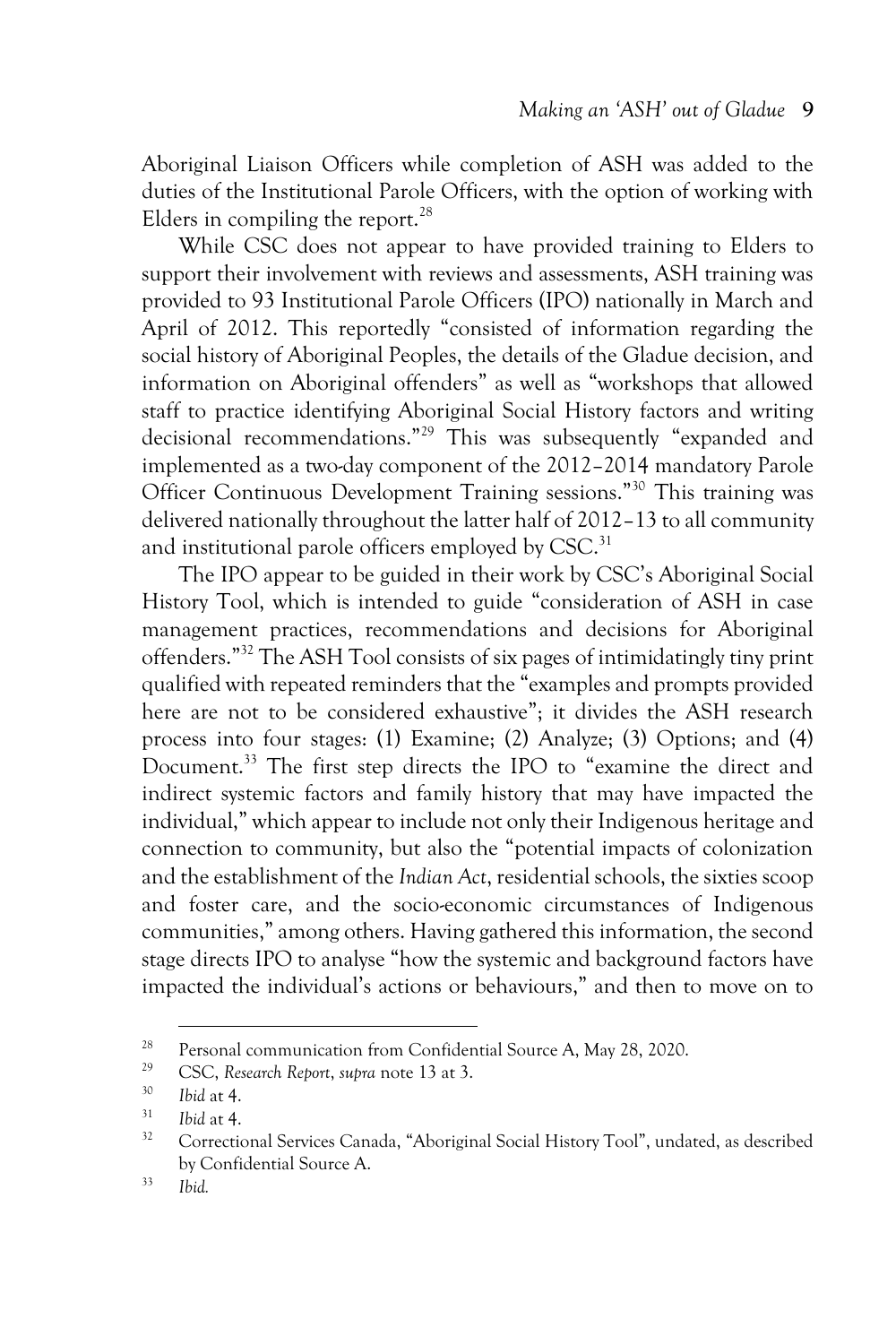"options" and the identification of "culturally appropriate and/or restorative options [that] could contribute to reducing, addressing, and managing overall risk."<sup>34</sup> The latter include "resolution circles,"<sup>35</sup> "increased engagement with an Elder," "engagement with the Aboriginal Continuum of Care and Aboriginal Services as alternatives to mainstream services," and "healing lodges." Finally, the author of the ASH is instructed to "document" the "rationale used in recommendations and decisions including culturally appropriate and/or restorative options." The ASH Tool concludes with a reminder that the purpose of the ASH is to "inform a risk management plan for the offender" and "ensure compliance with CD 702, *Aboriginal Offenders*. 36

While it is not clear precisely how the Aboriginal Social History Tool fits into CSC's ASH training for IPO, the initial 'piloted training' was the subject of an evaluation in 2013 of whether, how, and to what degree ASH is incorporated into assessments for decisions. The initial evaluation, which does not appear to be publicly available, indicated that IPO were more likely to consider the ASH factors once they completed the piloted training than prior to it.<sup>37</sup> In the absence of more information, it is impossible to know what this finding actually means. It is notable that between September 2012 and March 2013, CSC Prairie Region conducted a review of all assessments for decision and CSC Board Reviews to determine whether ASH was being considered in decision making as per Commissioner's Directive 702. Like the 2013 evaluation, this review confirmed that ASH was, in fact, documented in assessments for decision, but with an important caveat:

An analysis of the data indicates that facts related to an offender's ASH were usually documented in the Assessment for Decision however the impact of the facts relating to OSL [Offender Security Level] was not outlined in the recommendation made by the Parole Officer. Results of the review also indicate that Managers of Assessment and Intervention normally made reference to ASH in the CSC Board Review but via comments such as "ASH was considered" or that

<sup>34</sup> *Ibid.* All information in this section of the paper is taken from the description of the ASH Tool provided by Confidential Source A, unless otherwise indicated.

 $35$  The ASH Tool reportedly does not contain any definition of a "restorative circle" but refers to it as appropriate for "disciplinary considerations to gather information and potentially identify other restorative and culturally appropriate options" (Confidential Source A, May 28, 2020).

<sup>36</sup> *Ibid.*

<sup>37</sup> *Ibid*. See also S. Gotschall, "Incorporating Aboriginal Social History in Offender Case Management: An Evaluation of Correctional Staff Pilot Training" (2013) [unpublished, archived at Carleton University].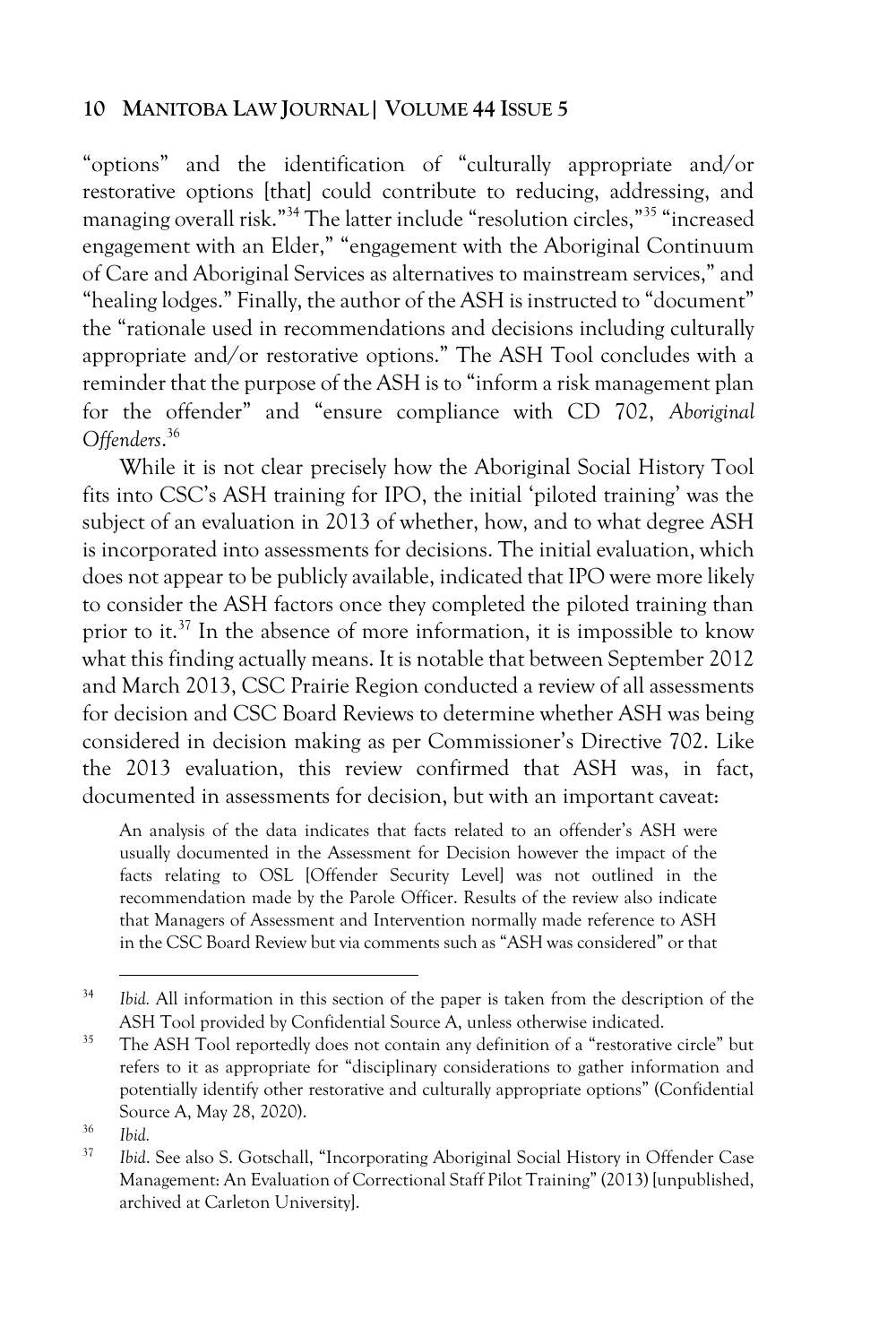"Gladue factors are applicable" but no other information was documented regarding the meaning of these statements. As well, decision-makers often indicated that "ASH was considered" when rendering their decision; however it was unclear how the ASH was considered when making a final decision without additional detail having been provided by the Parole Officer…. Overall, while comments in CSC Board Reviews indicated "ASH was considered" there was little evidence of how ASH translated into the formulation of the recommendation and therefore it is unclear how the information was considered in making an override in the security level decision.<sup>38</sup>

This would seem to suggest that ASH was not taken seriously in assessments for decisions or reviews, whether owing to a lack of understanding of its role, purpose, or possibly its importance. CSC did provide its IPO with *Gladue* training in its Parole Officer Continuing Training in 2013–2014, but this seems to have had limited impacts: A Briefing Note on "Applying Gladue to decision-making processes in CSC" circulated in 2016 confirmed that "other than generic statements like 'Gladue principles and/or Aboriginal Social History has been considered,' there is little evidence of how *Gladue* was applied or the impact of Gladue on a case."<sup>39</sup>

An evaluation of the SPAC in 2012 evinced further problems respecting the spirit and intent of *Gladue* in CSC practice. In its section on ASH, the evaluation notes that its findings were hampered by the absence of any mechanism in CSC's Offender Management System "to ensure that the social history of Aboriginal offenders had been documented"<sup>40</sup>, which meant no, or very limited, data was available to confirm the frequency with which ASH information was actually collected or used in assessments for decision. Focussing their attention on CSC staff and their knowledge of *Gladue* and ASH, the evaluation found that 82% of staff reported that they "were either moderately or very familiar" with the *Gladue* principles, while a further 89% "often or always consider Aboriginal offenders' social history when making decisions concerning these offenders."<sup>41</sup> While this was a promising finding, it was soon undermined by the discovery that:

<sup>&</sup>lt;sup>38</sup> Memorandum from [redacted] Prairie Region to [redacted] Bowden Institution Prairie Region (undated), Correctional Services Canada, as described by Confidential Source A.

<sup>39</sup> Correctional Services Canada, *Briefing Note: Applying Gladue to decision-making processes in CSC* (Ottawa: CSC, 2016), as described by Confidential Source A.

<sup>40</sup> CSC, *Evaluation Report*, *supra* note 11 at 34.

<sup>41</sup> *Ibid.*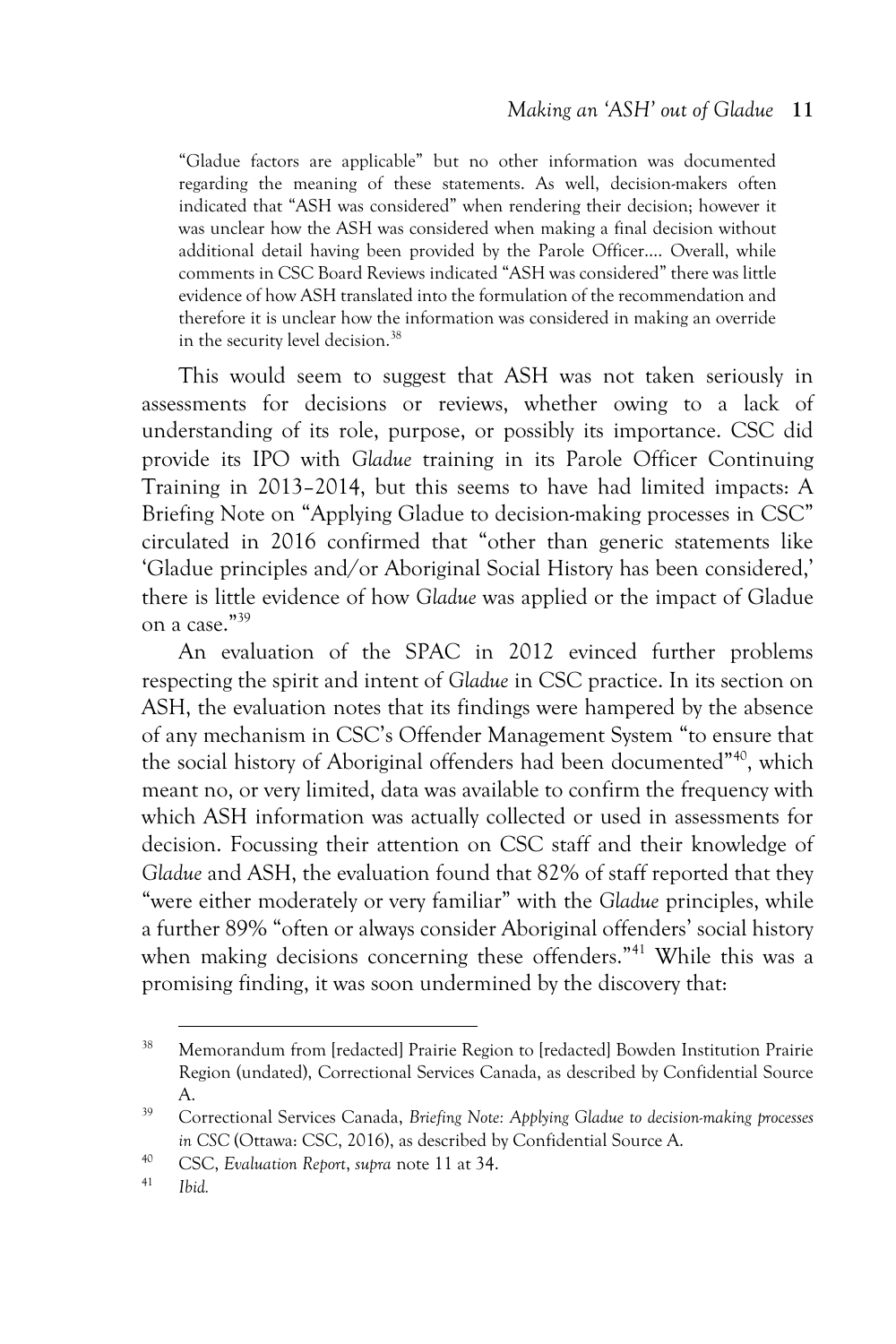[W]hen further examining the practical application of Aboriginal social history, multiple sources indicated discontinuity between the collection of this information and its subsequent use within decision making. They indicated that once the collection process is completed, the information is not consistently being used in case management and therefore does not respect the intent of the Gladue principles. Over half (50%; *n*= 3) of the [Assistant Wardens of Intervention] agreed that improvements could be made with respect to the amount and consistency of training provided to ALOs, Elders and other staff members on the collection and integration of social history information.<sup>42</sup>

CSC undertook a far more extensive evaluation of the incorporation of ASH factors into case management in 2015. This evaluation included and analyzed 618 assessments for decisions completed for Indigenous offenders in CSC before 2014; the focus was on two case management decision points: security classifications and discretionary release, and whether and how ASH factors impacted and were integrated into those decisions.<sup>43</sup> Given the proximity of this evaluation to the 2013–2014 IPO Continuing Training, it is reasonable to expect that the training would be fresh in the minds of the IPO and they would actively incorporate it in their work with Indigenous offenders.

Given the focus of the evaluation, a distinction was made between decisions that simply "mention" a factor and those in which a factor was given consideration (meaning the factors were "directly tied to the recommendation").<sup>44</sup> Of the 16 factors included in the ASH tool, the evaluation notes the "median number of [ASH] factors mentioned was 6, and the median number of factors linked to a decision was 4."<sup>45</sup> Across all

 $\frac{42}{43}$  *Ibid.* 

<sup>43</sup> CSC, *Research Report*, *supra* note 13 at 3–4. The evaluation focused on three questions: (1) To what extent are Aboriginal social history factors documented and linked to recommendations in assessments for decision focused on security classifications and discretionary release? (2) Is the inclusion of Aboriginal social history factors associated with decisional recommendations? and (3) How do offenders for whom Aboriginal social history factors were considered differ from those for whom they were not?

<sup>44</sup> For example, by a statement such as "after considering the effects of residential school placement, the following is being recommended." See CSC, *Research Report*, *supra* note 13 at 9.

<sup>45</sup> CSC, *Research Report*, *supra* note 13 at 9. It is not possible to determine the range for use of the 16 factors as the categories used to communicate the number of ASH factors 'mentioned' and 'linked to recommendation' were zero, one to three, four to five, and six or more. The latter category lacks an outside margin and thus, range cannot be determined. In the absence of the range, it is not possible to determine whether the average would have been more informative than the median in understanding trends in use of ASH factors in assessments for decision.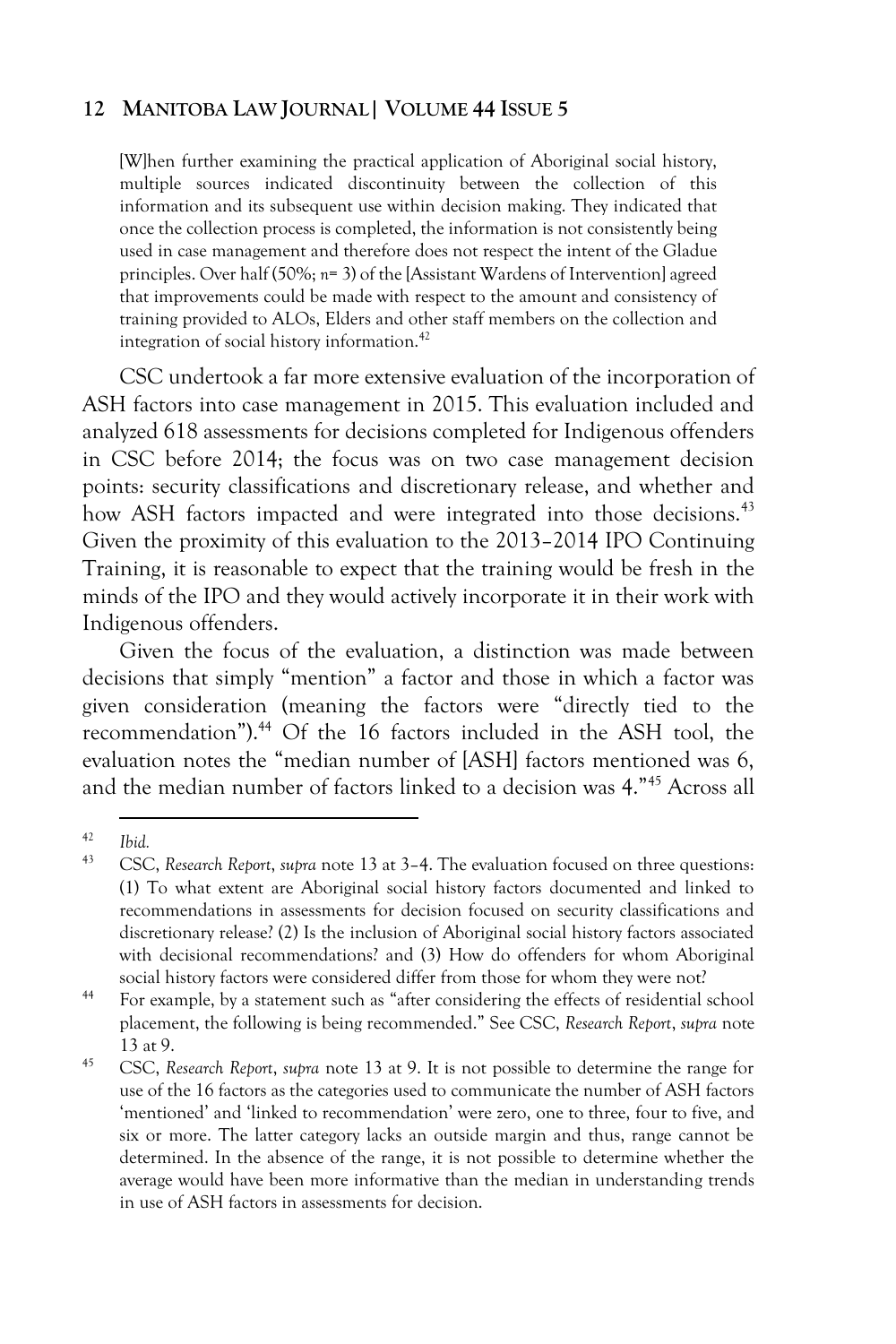618 assessments for decisions included in the evaluation, 2% did not mention any ASH factors while 55% mentioned six or more, 26% did not consider any ASH factors, and a further 29% linked six or more factors to the decision.<sup>46</sup> The evaluators thus concluded that "virtually all coded assessments for decision included a mention of at least one factor; about three quarters... had at least one factor linked to the recommendation."<sup>47</sup> This would seem to indicate that IPO were using the ASH tool, although it does appear that IPO were generally more likely to merely mention ASH factors than to link them directly to the recommendation in the assessment for decision.<sup>48</sup> This overall finding lead the CSC evaluators to conclude that there "may be room for improvement regarding the extent to which [IPO] move beyond merely mentioning to linking these factors to their recommendations."<sup>49</sup> "Documenting a factor is not necessarily the same as considering it when formulating a recommendation."<sup>50</sup>

When focussing on the two types of assessments for decision included in the evaluation, a distinction was observed between the degree of consideration of those factors in assessments for decision in regard to security classification and those related to discretionary release, with ASH factors significantly more likely to be considered in assessments to determine security classification than those related to discretionary release.<sup>51</sup> In this regard, it was found that a "greater proportion of those [assessments for decision recommending assignment] to maximum security than to minimum security were linked to at least one factor"; "[a]mong security reviews...the reverse pattern was found."<sup>52</sup> This is interesting given the direction in s. 79.2 of the *CCRA*, which directs that the systemic background, culture, and identity of Aboriginal offenders are "not to be taken into consideration for decisions respecting the assessment of the risk posed by an Indigenous offender unless those factors could decrease the level of risk."<sup>53</sup> If mention or consideration of an ASH factor was more likely in assessments for decision resulting in maximum security classifications as

<sup>46</sup> CSC, *Research Report*, *supra* note 13 at 9.

<sup>47</sup> *Ibid.*

 $\frac{48}{49}$  *Ibid.* 

*Ibid* at 18.

<sup>50</sup> *Ibid* at 19 [emphasis in original].

<sup>51</sup> *Ibid.*

<sup>52</sup> *Ibid* at 12.

<sup>53</sup> *CCRA*, *supra* note 20, s 79.2 [emphasis added].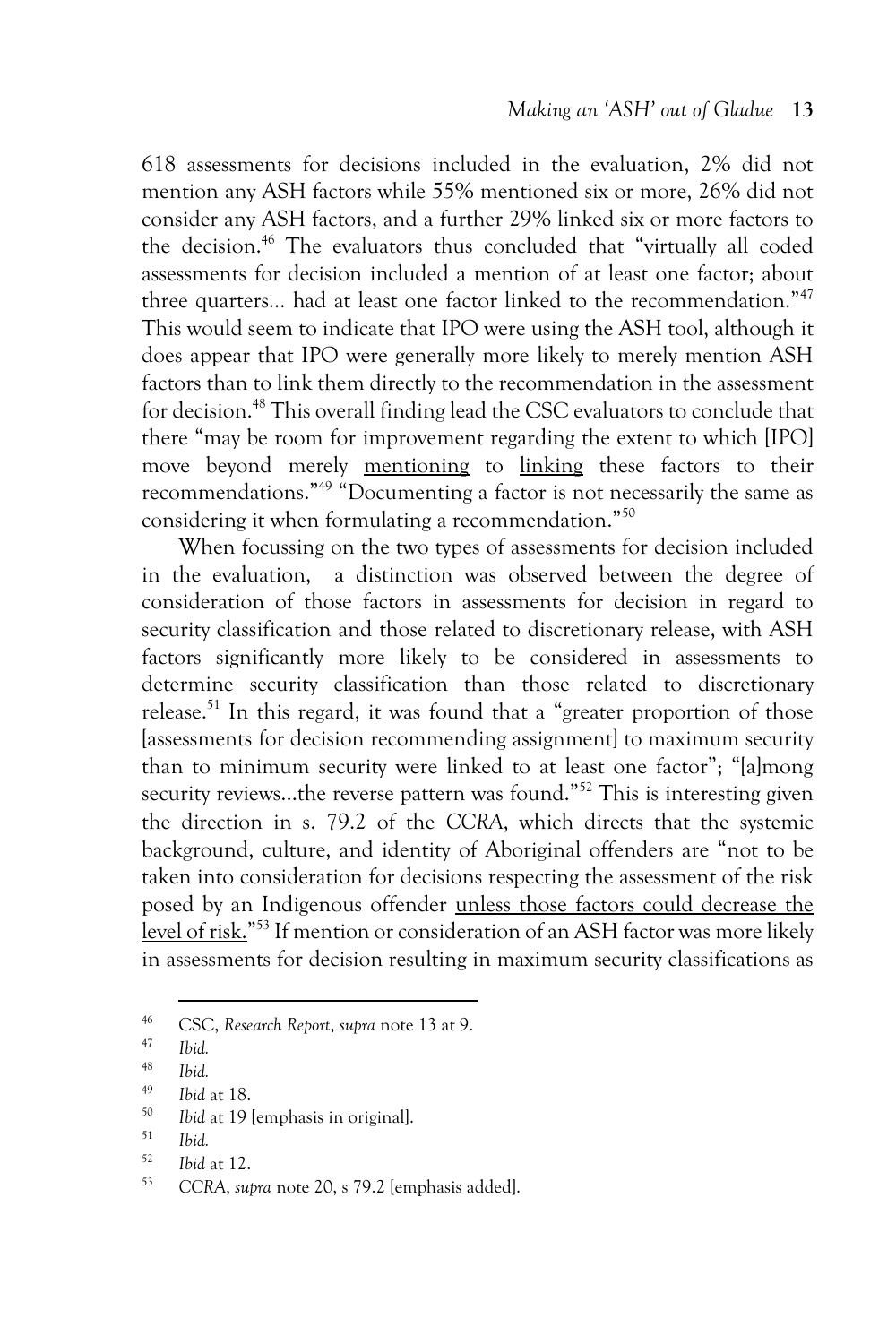opposed to those for minimum security, the concern is raised that the current approach to ASH by IPO in CSC goes against the *CCRA* requirements for use of Indigenous social context evidence in assessments for decisions with regard to security classifications.

The evaluation also revealed discrepancies in the application of ASH across different Indigenous groups: while "almost all" assessments for decisions for offenders identifying as First Nations or Inuit mentioned ASH factor(s), roughly 57% of assessments for decision for Metis offenders contained no mention of ASH factor(s). Similarly, First Nations and Inuit offenders were significantly more likely than Metis offenders to have ASH factors considered in their assessments for decision.<sup>54</sup> Where Metis offender's assessments did include consideration of ASH factors, these were observed to be "relatively short."<sup>55</sup> While more research is necessary, the differential use of ASH across Indigenous groups in CSC is troubling and may reflect value judgements by IPO about who 'qualifies' as Indigenous and, thus, for the consideration of ASH factors in assessments for decision. If this is the case, it would signal, at a minimum, the need for a more committed approach to training IPO in ASH and *Gladue*, with regard to the complexity and diversity within the Indigenous populations they are intended to serve.

The 2015 evaluation also repeated ongoing concerns about the lack of training and support for CSC staff tasked with implementing the ASH policy. As early as 2009, CSC was aware of low compliance rates within the collection and integration of ASH in offender assessments – a lapse that was acknowledged by the Office of the Federal Correctional Investigator. In its annual reports for 2010 and 2011, the Office expressed concern about CSC's lack of transparency around the consideration of the *Gladue* principles in decision making, and that CSC "staff members continue to struggle with operationalizing the "practical intent of the [Gladue] principles."<sup>56</sup> The 2015 CSC evaluation repeated these concerns, stating that CSC policies provide "no clear direction of how to incorporate these [ASH] factors in correctional decisions. Although CD705-2: Information Collection states that staff should consider the social history of Aboriginal offenders within decision making…no detailed guidelines current exist on

<sup>54</sup> CSC, *Research Report*, *supra* note 13 at 10.

*Ibid* at 15.

<sup>56</sup> CSC, *Evaluation Report*, *supra* note 11 at 35.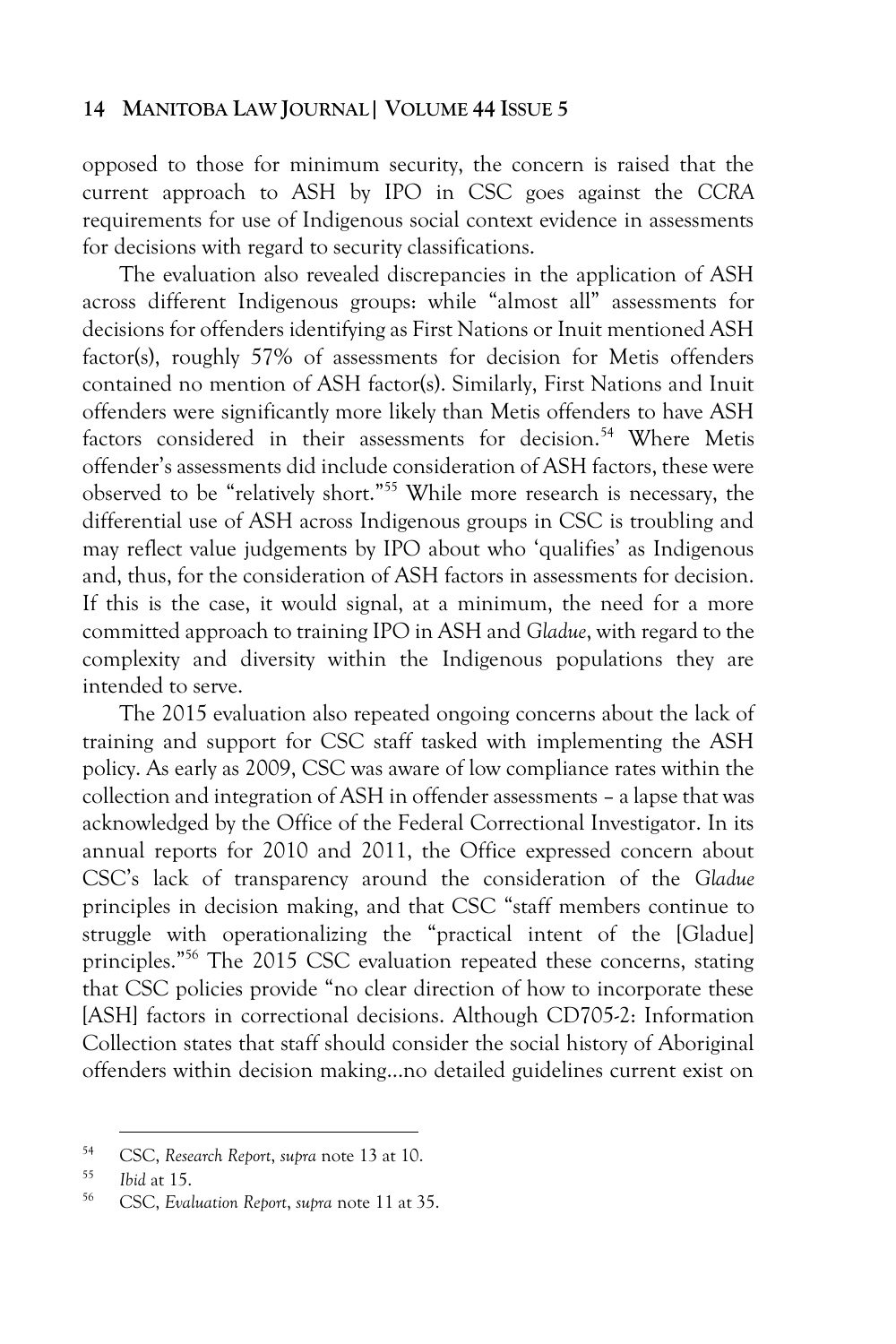how to objectively integrate and operationalize this information into any decision-making process."<sup>57</sup>

The failings noted in the 2015 evaluation are all that more troubling given CSC's historic approach to *Gladue*, which was strange and confusing. Despite the clear overlap between the ASH factors CSC openly integrated into its policies and the *Gladue* requirements, CSC brass consistently seemed to push back against acknowledging the relevance or importance of the *Gladue* requirements and *Gladue*'s remedial goals in correctional practice. CSC has consistently taken the position that *Gladue*'s "intent is directly related to the work of the courts," with the implication that it is somehow irrelevant to CSC practices.<sup>58</sup> This position is apparent in an unclassified memorandum distributed to Regional Deputy Commissioners by Senior Deputy Commissioner Anne Kelly in 2015, and which briefly recounts CSC's position on s. 718.2(e) and the *Gladue* decision. In that document, Kelly directs CSC staff not to mention *Gladue* "when references are made in decision-making processes to the consideration of the offender's Aboriginal social history." Instead, staff were directed to "follow the wording of CSC policies" – meaning no mention of *Gladue* in favor of ASH,<sup>59</sup> implying that CSC's ASH policy did not reflect any legal obligation on their part, but was rather one element of CSC's Aboriginal Continuum of Care and a reflection of CSC's putative commitment to its Indigenous inmates.<sup>60</sup> There is also some indication that some senior CSC staff understood CSC's position to simply be one of not using *Gladue*<sup>61</sup> - a concern that resonates with the limited and partial approach to ASH evidenced in evaluations of CSC's ASH and Indigenous policies for at least a decade.

There seems little doubt that CSC has struggled to incorporate the spirit and intent of *Gladue* in its decision-making and case management of Indigenous offenders, and to train and support those tasked with implementing CSC's response to *Gladue*: The Aboriginal Social History. The resistance to *Gladue* and its potential as means for supporting healing and reintegration is curious given CSC's mandate to "correct and

<sup>57</sup> *Ibid* at 34.

<sup>58</sup> Kelly, "Memorandum", *supra* note 19.

<sup>59</sup> *Ibid.*

<sup>60</sup> *Ibid*.

Personal communication with Confidential Source A, September 6, 2020.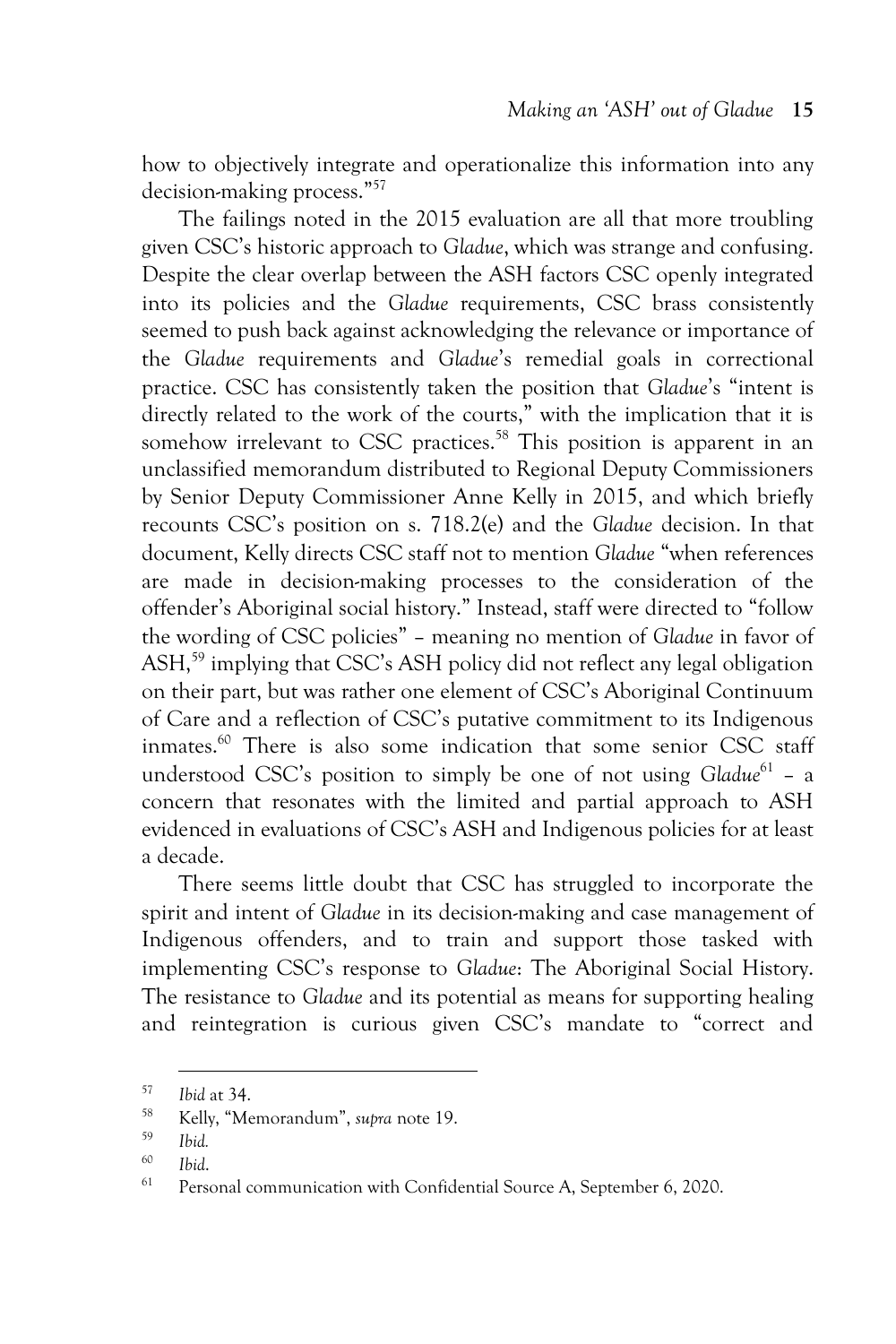rehabilitate" and the potential benefits of *Gladue* to this end. It also seems to be an odd approach to require IPO, and potentially Elders and ALO, to replicate the work already completed by *Gladue* Writers and probation officers in aid of the sentencing process: if a *Gladue* report or a PSR with *Gladue* content or perspective follow an Indigenous offender into CSC, why not enlist those documents to address the *Gladue* factors in assessments for decisions? While there may be a place for ASH in those cases when an offender enters CSC without any *Gladue* information, where a *Gladue* report or PSR with *Gladue* content exists, why not rely on that in assessments for decisions? As observed by the Office of the Correctional Investigator:

If a *Gladue* lens was fully and consistently applied to decision making affecting security classification, penitentiary placement, segregation, transfers and conditional release for Aboriginal offenders, then one could reasonably expect some amelioration of their situation in federal corrections. The fact that they are almost universally classified "high needs" on custody rating scales, the fact that nearly 50% of the maximum security women offender population is Aboriginal, the fact that statutory release now represents the most common form of release for Aboriginal offenders and the fact that there is no Aboriginal-specific classification instrument in use by CSC all suggests that *Gladue* has not yet made the kind of impact one would hope for in the management of Aboriginal sentences.<sup>62</sup>

# **III. MAKING AN ASH OUT OF GLADUE: THE BOWDEN EXPERIMENT**

The *Gladue* requirements are set in motion by Indigeneity and a possible loss of liberty. Thus, unless the Indigenous person before the courts clearly waives the requirements, the likelihood of a jail sentence (or similar deprivation of liberty) will require the court to hear and consider Indigenous social context evidence in determining an appropriate sentence.<sup>63</sup> Given that CSC is the likely landing point for those found guilty

<sup>62</sup> Canada, *Annual Report of the Office of the Correctional Investigator, 2009-2010* (Ottawa: Office of the Correctional Investigator, 2010) at 45, online: <www.oci-bec.gc.ca/cnt/rp t/pdf/annrpt/annrpt20092010-eng.pdf> [perma.cc/JG7R-9ZG7].

<sup>63</sup> *Ipeelee* set a standard of loss of liberty as a key consideration triggering the *Gladue* requirements, although some lower courts have stressed that all Indigenous persons before the courts should benefit from the requirements as a way of supporting rehabilitation and reconciliation. See *R v CJHI*, 2017 BCPC 121; *R v Jensen*, 2005 CanLII 7649, (2005) 74 OR (3d) 561 (Ont CA); *[R v Parent](https://advance-lexis-com.proxy.library.carleton.ca/api/document/collection/cases-ca/id/5WMS-CWM1-JP9P-G42S-00000-00?cite=R.%20v.%20Parent%2C%20%5B2019%5D%20O.J.%20No.%203799&context=1505209&icsfeatureid=1517129)*, 2019 ONCJ 523 [*Parent*]; *R v Abraham*, 2000 ABCA 159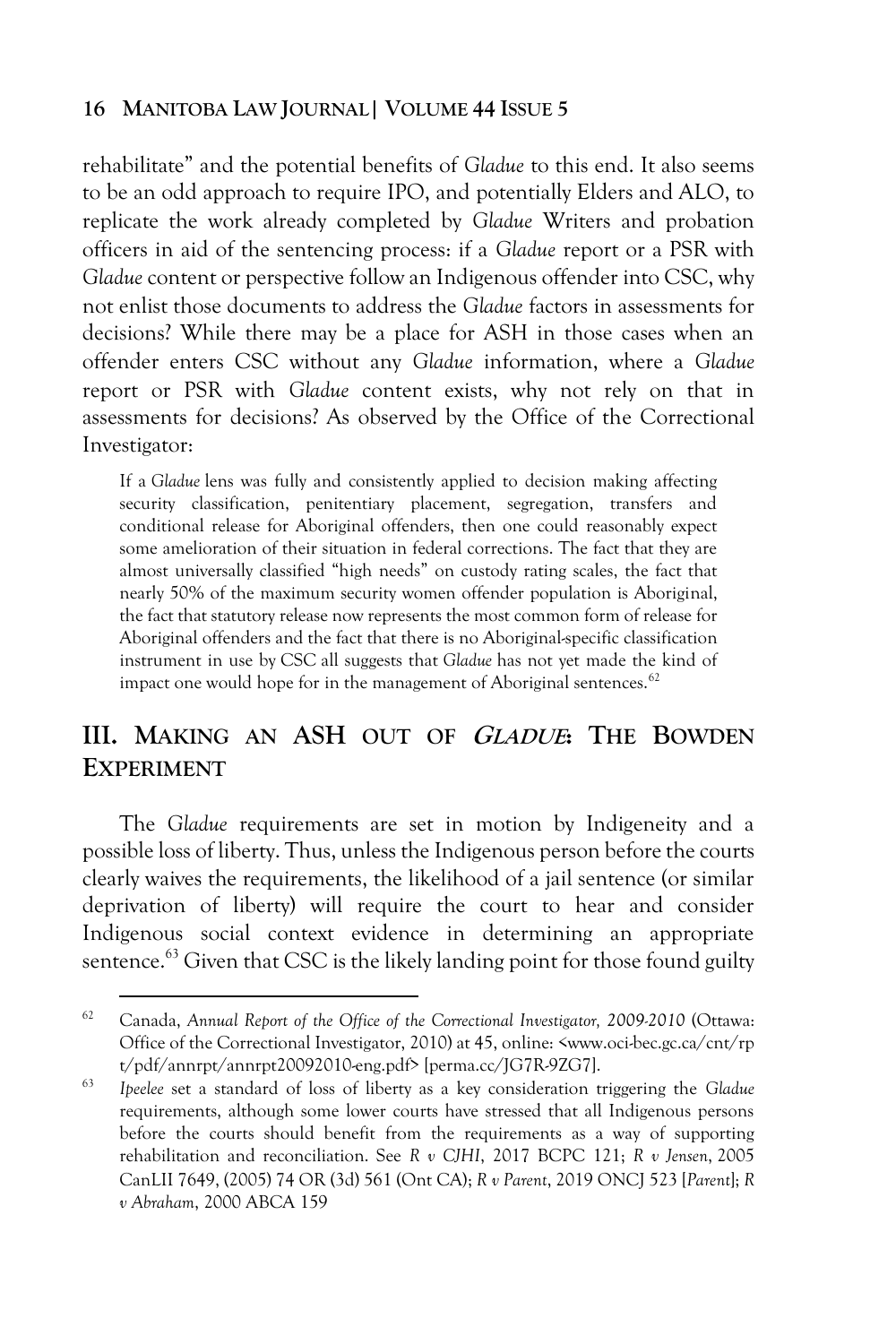of serious offences punishable by a jail sentence of two years or more, all those Indigenous persons who do not waive the *Gladue* requirements should come to CSC with a court file that includes a sufficient amount of *Gladue* information to meet the legal threshold of the requirements. What is implied in the latter is largely determined on a case-by-case basis, guided by the direction provided by *Gladue*<sup>64</sup> and *Ipeelee*<sup>65</sup> whereby the court must determine whether it is in possession of sufficient *Gladue* information to inform a fit sentence. As a rule, *Gladue* requires a court receive comprehensive, case-specific information pertaining to the unique background and circumstances of the Indigenous offender as well as options for sentencing that can further *Gladue's* remedial goals and the healing of the Indigenous offender. What this information looks like in a specific case will be impacted by many things, but it is clear that the information provided to the court must be sufficient to permit the court to accurately assess the moral blameworthiness of the offender and craft a fit and proportionate sentence.

At the present time in Canada, *Gladue* information is presented to the court in a variety of ways, including through a full, 'standalone' *Gladue* report, a presentence report with '*Gladue* content' or 'perspective', or through oral representations<sup>66</sup> from appropriately situated and knowledgeable persons. The approach to the *Gladue* requirements in lower courts generally appears to elevate substance over form<sup>67</sup> and, in most provinces, what appears to be foremost in the mind of the courts is that they have the necessary *Gladue* information and explicitly incorporate that information into their rationale for sentencing and in the sentence ultimately imposed on the offender.<sup>68</sup> Where the court feels the information before it is inadequate to meet the requirements, the court is obligated to make further inquiries, where appropriate and practical, to secure the

<sup>64</sup> *Gladue*, *supra* note 5.

<sup>65</sup> *Ipeelee*, *supra* note 6.

<sup>66</sup> *[Parent](https://advance-lexis-com.proxy.library.carleton.ca/api/document/collection/cases-ca/id/5WMS-CWM1-JP9P-G42S-00000-00?cite=R.%20v.%20Parent%2C%20%5B2019%5D%20O.J.%20No.%203799&context=1505209&icsfeatureid=1517129)*, *supra* note 63 at para 52: *Gladue* information may be provided through "viva voce testimony from extended family, elders, historians, academics and sentencing option experts."

<sup>67</sup> See for example, *R v Doxtator*, 2013 ONCJ 79; *R v HGR*, 2015 BCSC 681; *R v Mattson*, 2014 ABCA 178; *R v Florence*, 2013 BCSC 194; *R v Corbiere*, 2012 ONSC 2405; *R v Blanchard*, 2011 YKTC 86; *R v Lawson*, 2012 BCCA 508; *R v Sand*, 2019 SKQB 123.

<sup>68</sup> *R v Napesis*, 2014 ABCA 308; *R v Doxtator*, 2013 ONCJ 79.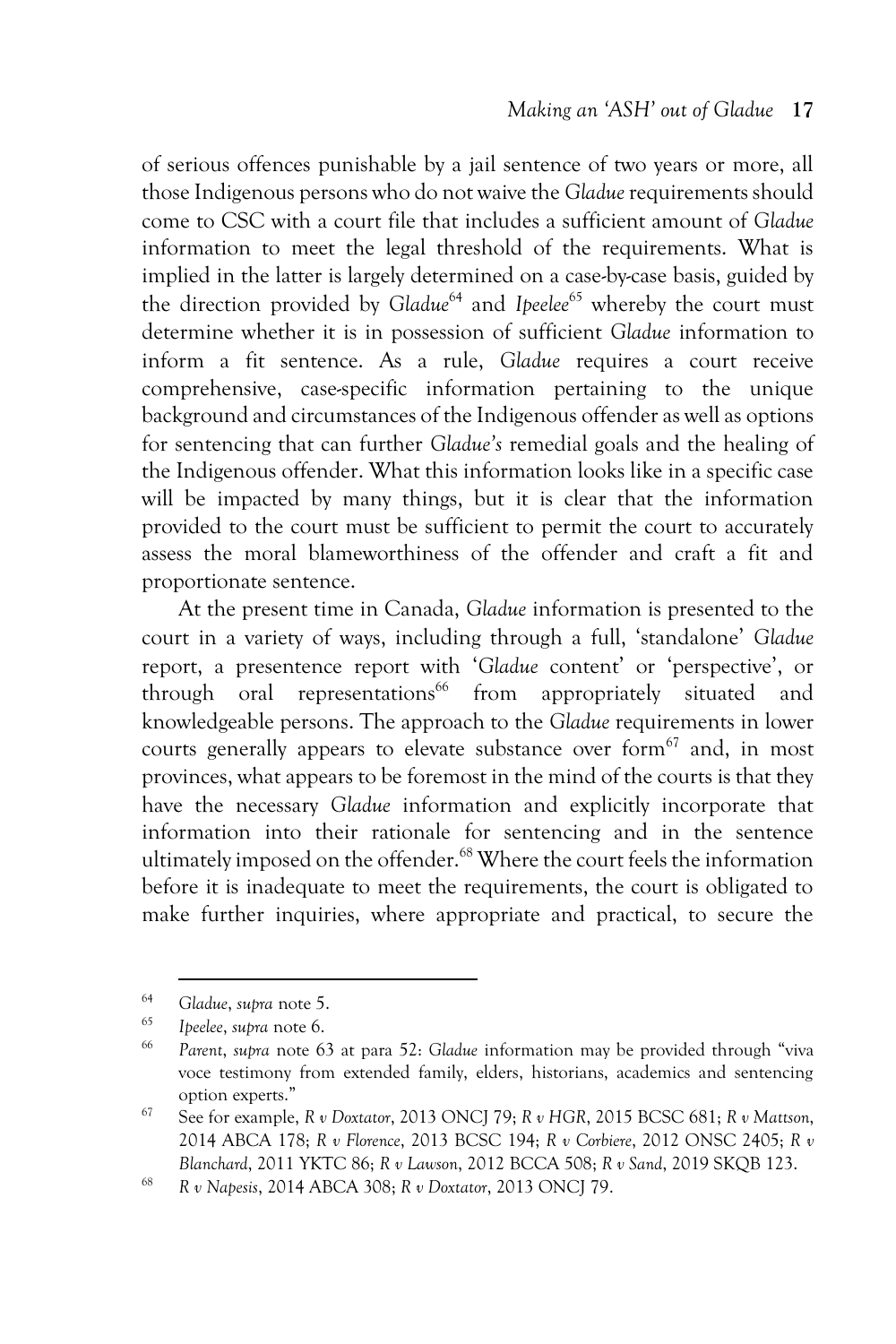necessary additional information to satisfy the Gladue requirements.<sup>69</sup> What all of this means is that most, if not all, Indigenous peoples receiving a federal sentence should arrive at a CSC institution accompanied by a court file that includes a *Gladue* report or PSR with *Gladue* content that met the threshold set by the courts.<sup>70</sup> The logic would thus follow that if the *Gladue* information met the legal standards of the courts, it should be adequate to provide a sufficient 'Aboriginal Social History' to inform CSC Intake Assessments, as well as Assessments for Decision and the case management of Indigenous offenders more generally.

It will necessarily be the case that some Indigenous offenders will arrive at CSC institutions without *Gladue* reports or a PSR with *Gladue* content, whether due to a waiver or perhaps because *Gladue* information was provided as part of defence counsel's oral submissions on sentence.<sup>71</sup> It is also important to acknowledge that some courts seal *Gladue* reports, which would likely deny CSC access to its contents.<sup>72</sup> In such cases, the necessity

<sup>69</sup> *R v Wells*, 2000 SCC 10.

 $70$  Confidential Source B notes: "the Gladue reports make into the institution with the court documents. The Intake Assessment report is completed on an offender using these reports; all other reports come from this report and court documents. These and all other documents are used when completing criminal profile, Assessments for Decision and so on. At this time, all these documents from court (court transcripts, victim impact statements, Gladue, judge's reasons for sentencing, etc.), PSR, go to the Aboriginal Intervention Centers, whereby they are supposed to have a dream team who works on case management. All information on an inmate that comes into the institution are used to complete the Intake Assessment and Correctional Plan, the *Gladue* report (if there is one) is also used in this report. The most important doc is the Intake Assessment, Correctional Plan, Criminal Profile."

<sup>71</sup> In fact, Confidential Source A recalls not seeing a *Gladue* report prior to 2010, and in Alberta, in particular, no reports were provided before 2013. Personal Communication from Confidential Source A, May 28, 2020.

<sup>72</sup> Sealing is something pressed by some *Gladue* service providers who doubt CSC's commitment to respecting the confidentiality of offender's stories and records. While there is little doubt that the contents of many, if not most, *Gladue* reports will contain very personal and traumatic memories and experiences, the move to seal is curious. There does not seem to be any public record of grounded concerns about confidentiality of offender information at CSC and, indeed, guarding access to records seems to be something to which CSC is strongly committed. It is also curious that a *Gladue* report in particular, which, when well-researched and written, can provide important information relevant to the offender's healing needs and path, would be seen as something to be withheld from CSC. This is certainly an issue deserving of more research and consideration, perhaps within the context of a much-needed national conversation about best practices and standards of practice with regard to *Gladue*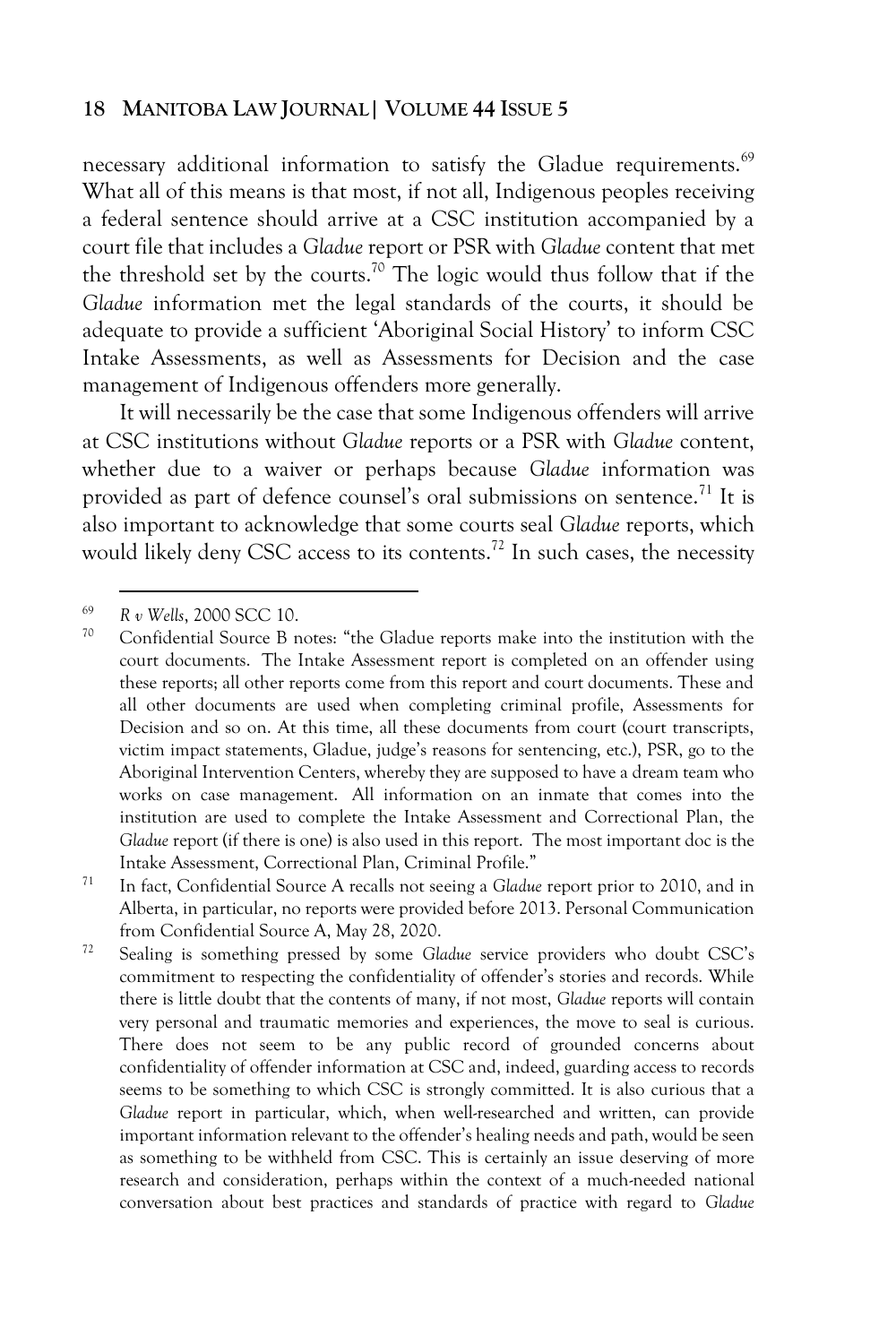of gathering some background information for an Indigenous offender that can address the spirit and intent of *Gladue*, and ASH in case management decisions, would be necessary and important (again, unless the offender does not claim Indigenous heritage or does not wish for their heritage to inform their case management). As noted above, CSC does seem to have provided for this possibility in the creation of its ASH tool and in the training provided to IPO in using ASH in Assessments for Decision. Where an Indigenous offender lacks good *Gladue* information, it appears that IPO are both trained and instructed to ensure relevant ASH information is gathered and used in the case management of Indigenous offenders.

While it makes sense for IPO to compile an ASH where there is no *Gladue* information in an Indigenous offender's file, it is less obvious why an ASH would be necessary where adequate and sufficient *Gladue* information is provided in a *Gladue* report or PSR. The question is a good one, given the depth and quality of information in *Gladue* reports, in particular, as well as the duplication of work implicit in reducing a *Gladue* report to an ASH. The average *Gladue* report runs anywhere from 15–50 pages and should include detailed assessments of healing needs and appropriate interventions.<sup>73</sup> The reports are also distinct from both ASH and PSR with *Gladue* content insofar as "*Gladue* Reports are generally drafted following several extensive meetings between the offender and an 'empathic peer'… and provide the offender with the opportunity to 'critically contemplate his or her personal history and situate it in the constellation of family, land and ancestry that informs identity and worth'."<sup>74</sup> This would seem to suggest that, where a full, standalone *Gladue* report is available, it can provide an excellent alternative to ASH, which are

reports, training, and writers, as per the recent report on Missing and Murdered Indigenous Women and Girls, which included among its calls to justice the following: "5.15 We call upon federal, provincial, and territorial governments and all actors in the justice system to consider Gladue reports as a right and to resource them appropriately, and to create national standards for Gladue reports, including strength-based reporting." Canada, *Reclaiming Power and Place: The Final Report of the Inquiry into Missing and Murdered Indigenous Women and Girls*, vol 1b (Ottawa: Publications Canada, 2019) at 185, online: <www.mmiwg-ffada.ca/wp-content/uploads/2019/06/Final\_Report\_V ol\_1b.pdf> [perma.cc/J68L-VBQR].

<sup>73</sup> See, for example, J. Dickson, *Gladue in Saskatchewan: Phase I Evaluation of the Gladue Pilot Project: Evaluation & Report Completed for Legal Aid Saskatchewan* (August 2015).

<sup>74</sup> *R v Sand*, 2019 SKQB 123 at para 47.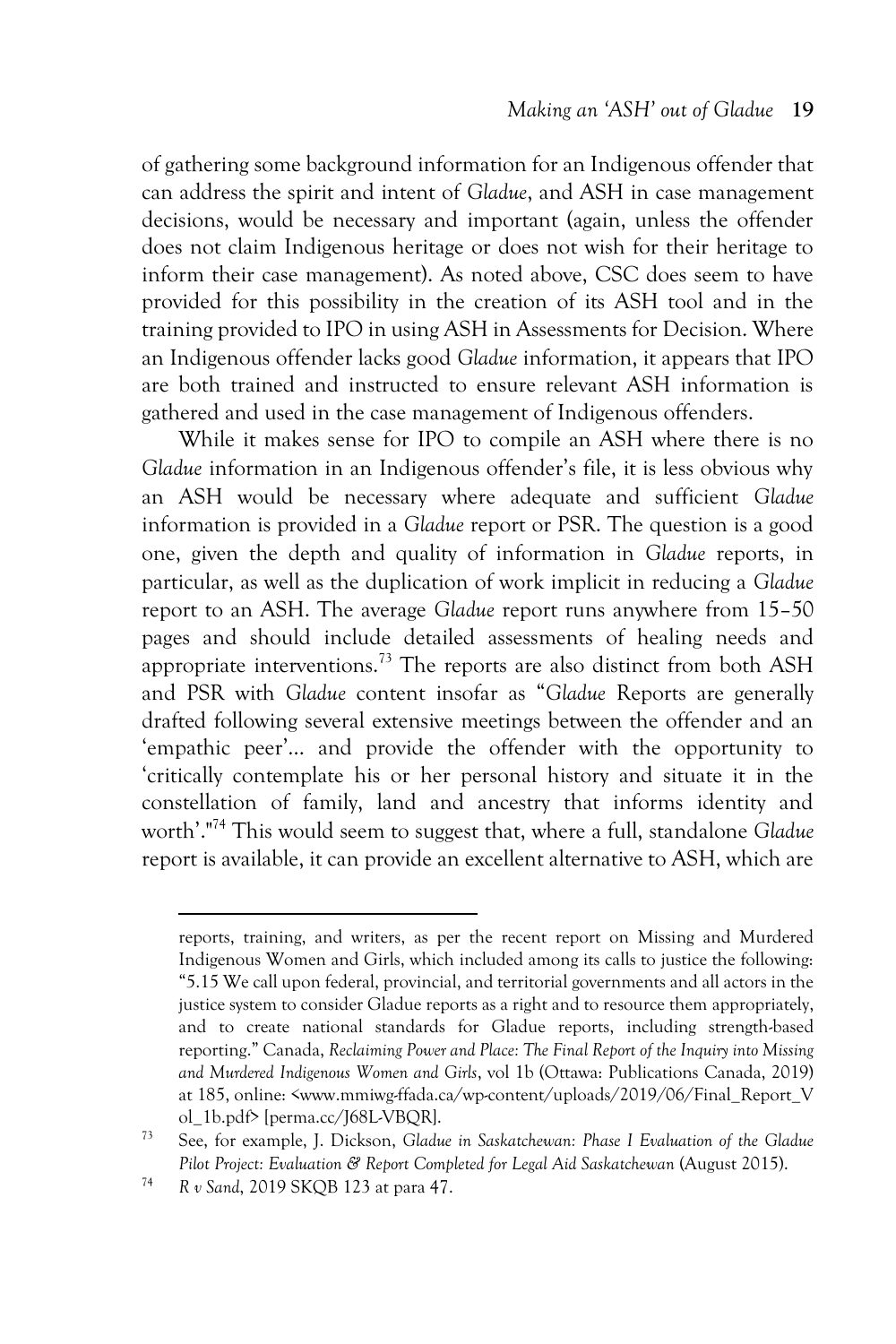compiled by an IPO whose empathy should not be assumed, who is likely to be non-Indigenous, and whose ASH will tend to be no more than one to two pages in length. The trickle-down from a 20–30-page *Gladue* report to a one-to-two-page ASH may be one part of the reason why the ASH appears to receive merely reflexive attention in Assessments for Decision in CSC.<sup>75</sup>

While there are undoubtedly a number of factors that feed into the lax attention to ASH in Assessments for Decision, and we should not assume that more information would necessarily be more seriously considered, it is important to query whether full *Gladue* reports would be more effective in relating an Indigenous offender's Aboriginal social history than an ASH, and whether Assessments for Decision might be different if informed by *Gladue* reports as opposed to CSC's ASH. It was really for the answering of these questions that the Bowden Experiment was undertaken in 2013.

Bowden Institution is located midway between the communities of Innisfail and Bowden in southern Alberta. Technically classified as a medium-security institution, Bowden is also a clustered institution, whereby a "group of separate units of different security levels administered by one Institutional Head"<sup>76</sup> – so, in effect, Bowden houses maximum, medium, and minimum-security inmates. As such, it is a good location to analyze *Gladue*, ASH, and their effects, if any, on security classifications in particular; it is also an institution where adherence to the ASH process was standard practice but also reflective of the problematic approach documented across CSC in their 2012<sup>77</sup> and 2015<sup>78</sup> reviews of ASH in Case Management.

Bowden's approach to ASH was laid bare in a CSC regional audit that tracked the use of ASH in security overrides completed between September

<sup>75</sup> Correctional Service Canada, *Memorandum (Protected) from Paul Umson, ADCIO Prairie Region, to Dave Pelham, Warden, Bowden Institution Prairie Region, July 15, 2013*, as described by Confidential Source A; CSC, *Research Report*, *supra* note 13.

 $76$  "The difference between a clustered institution and a multi-level institution is related to maintaining the distinction and separation of the various security levels, normally in relation to accommodation, structured activities and inmate movement." See Correctional Service Canada, *Commissioner's Directive 702: Classification of Institutions* (Ottawa: CSC, 2018), online: <www.csc-scc.gc.ca/politiques-et-lois/706-cd-en.shtml> [perma.cc/F6Q4-Z54R].

<sup>77</sup> CSC, *Research Report*, *supra* note 13.

<sup>78</sup> CSC, *Evaluation Report*, *supra* note 11 at 34.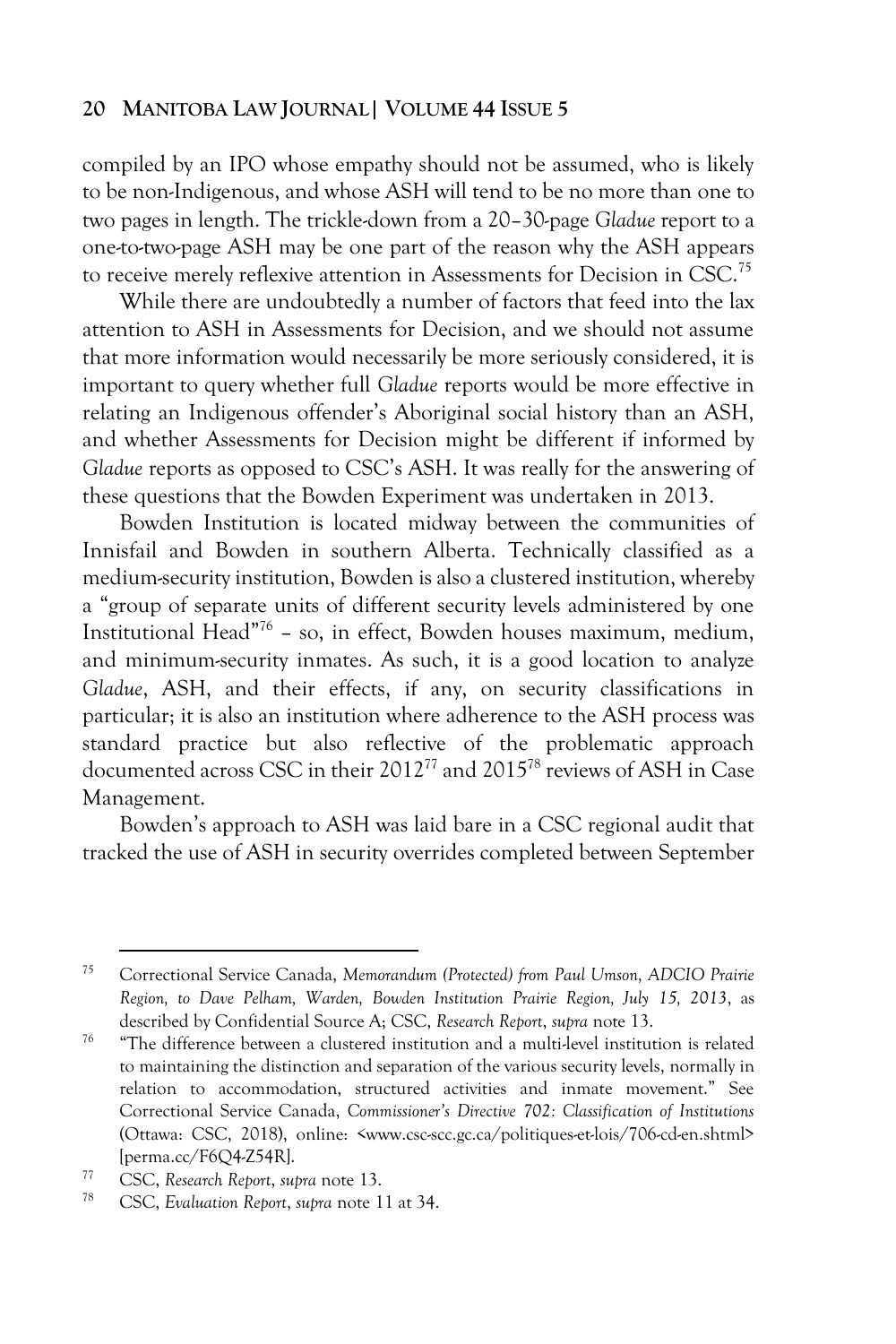2012 and March 2013.<sup>79</sup> The audit found a total of 84 relevant security overrides and included 79 in their final sample; of those 79 cases.<sup>80</sup> seven occurred at Bowden. Of those seven cases, five offenders received rises in security classification from minimum to medium while the remaining two offenders saw their security classification reduced from medium to minimum. Among these seven Assessments for Decision, it was found that two had no mention of ASH and the remaining five showed no analysis of ASH in the initial Assessment. As the cases moved up the decision-making process, it was noted that two of the Assessments for Decision had no comments from the MAI; two had comments that did not reference ASH while another three had MAI comments that did reference ASH. When the seven Assessments reached the Warden, five received comments from the Warden indicating 'consideration' of ASH, two had no such comments, and none of the Assessments for Decision had any comments about ASH in relation to the final decision. It is also notable that, consistent with the findings about differential use of ASH across Indigenous groups discussed earlier, the single Metis offender had "no ASH in A4D, MAI and Warden comments do not reflect any information about ASH" whilst the remaining six offenders' Assessments all included either mention of ASH information or that "ASH was considered" at some point in the review process, if not with regard to the final decision.<sup>81</sup>

While the documentation of the use of ASH at Bowden at this juncture is too sparse to permit firm conclusions, it is notable that five of the seven override decisions in which ASH was considered prompted a rise in security ratings. If the ASH policy was undertaken to ensure respect for the spirit and intent of *Gladue* in CSC and address the direction in s. 79(1) of the

<sup>79</sup> Memorandum (protected) from Paul Umson, ADCIO Prairie Region, to Dave Pelham, Warden, Bowden Institution Prairie Region (15 July 2013), Site results of the CRS/ASH review for Bowden Institution; Override of CRS in decision for OSL and where ASH was considered in the override- Bowden Institution, as described by Confidential Source A [Umson, "Memorandum"].

<sup>&</sup>lt;sup>80</sup> Confidential Source A indicated that five cases were dropped from the audit because the overrides occurred prior to September 2012.

<sup>81</sup> Umson, "Memorandum", *supra* note 79. Site results of the CRS/ASH review for Bowden Institution. The results for Bowden in the audit set this institution firmly within what appears to be the standard practice of all those CSC institutions included within the regional audit, which found that "ASH was not considered in the majority of the 79 cases considered for security overrides between September 2012 and March 2013."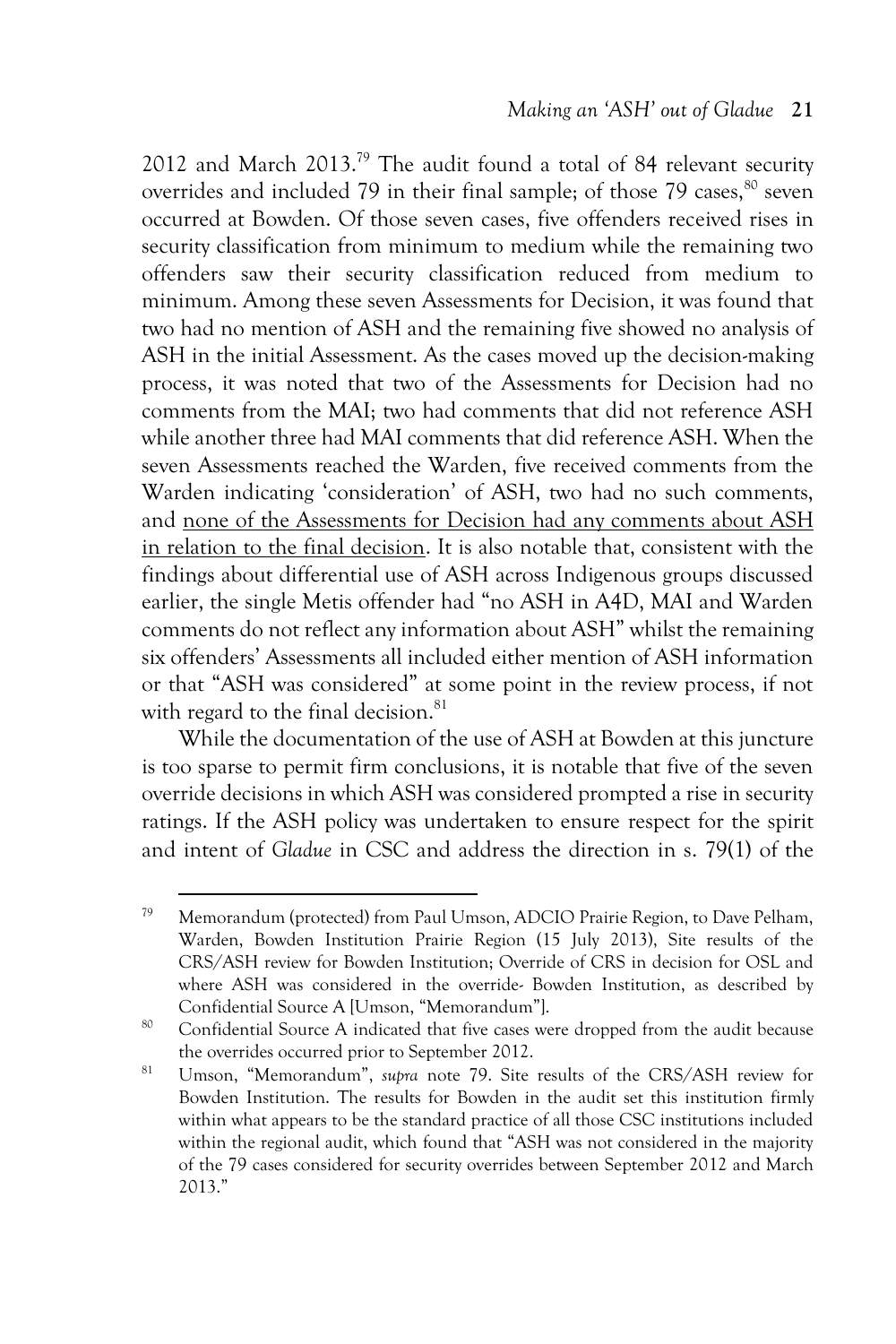*CCRA* to this end, Bowden's approach was not only problematic but also in direct contravention of s. 79(2) of the *CCRA*. The latter directs that the s. 79(1) factors – which overlap very clearly with the *Gladue* factors and those considerations integral to ASH – are "not to be taken into consideration for decisions respecting the assessment of the risk posed by an Indigenous offender unless those factors could decrease the level of risk."<sup>82</sup> While it is impossible to be certain that the overrides were directly due to the inclusion of ASH information in the decision-making process, the coincidence of ASH and higher security classifications is certainly worrisome.

The Confidential Sources shared their experiences with regard to three *Gladue* reports and their respective ASH reports reviewed by the administration of Bowden between 2013 and 2016 over the duration of what has come to be known as the Bowden Institution Experiment. As described by Confidential Source A and Confidential Source B, all the *Gladue* reports were produced in Alberta, two reports were completed by writers contracted by Native Counselling Services of Alberta, and the origins of the third report are not discernible. The Confidential Sources referred to the *Gladue* reports and their corresponding ASH as Gladue1 and ASH1; Gladue2 and ASH2; Gladue3 and ASH3.

As described by the Confidential Sources, the differences between the *Gladue* and ASH reports were significant and stark. In terms of length, the three ASH reports were all just over one page, single-spaced: ASH1 was comprised of eight paragraphs, ASH2 had ten paragraphs, and ASH3 had seven paragraphs. Their respective Gladue reports were considerably more robust: Gladue1 was 32 pages,<sup>83</sup> Gladue2 was 11 pages, and Gladue3 was 16 pages. The *Gladue* reports were reportedly based on interviews with at least three people, and Gladue1 and Gladue3 listed the sources consulted for the report. Gladue1 was based on interviews with the offender, his grandmother, his mother, and one of his siblings. Gladue3 similarly drew upon interviews with the offender, his younger sibling, his maternal grandmother, and his mother. Gladue2 did not indicate clearly who was interviewed, but Confidential Source A indicated that the report itself

<sup>82</sup> *CCRA*, *supra* note 20.

<sup>83</sup> Confidential Source A indicated that the case specific *Gladue* information followed 6 pages of discussion of s. 718.2(e), *R v Gladue*, and broad contextual information – all of which are firmly within information a court is expected to know and thus, subject to judicial notice.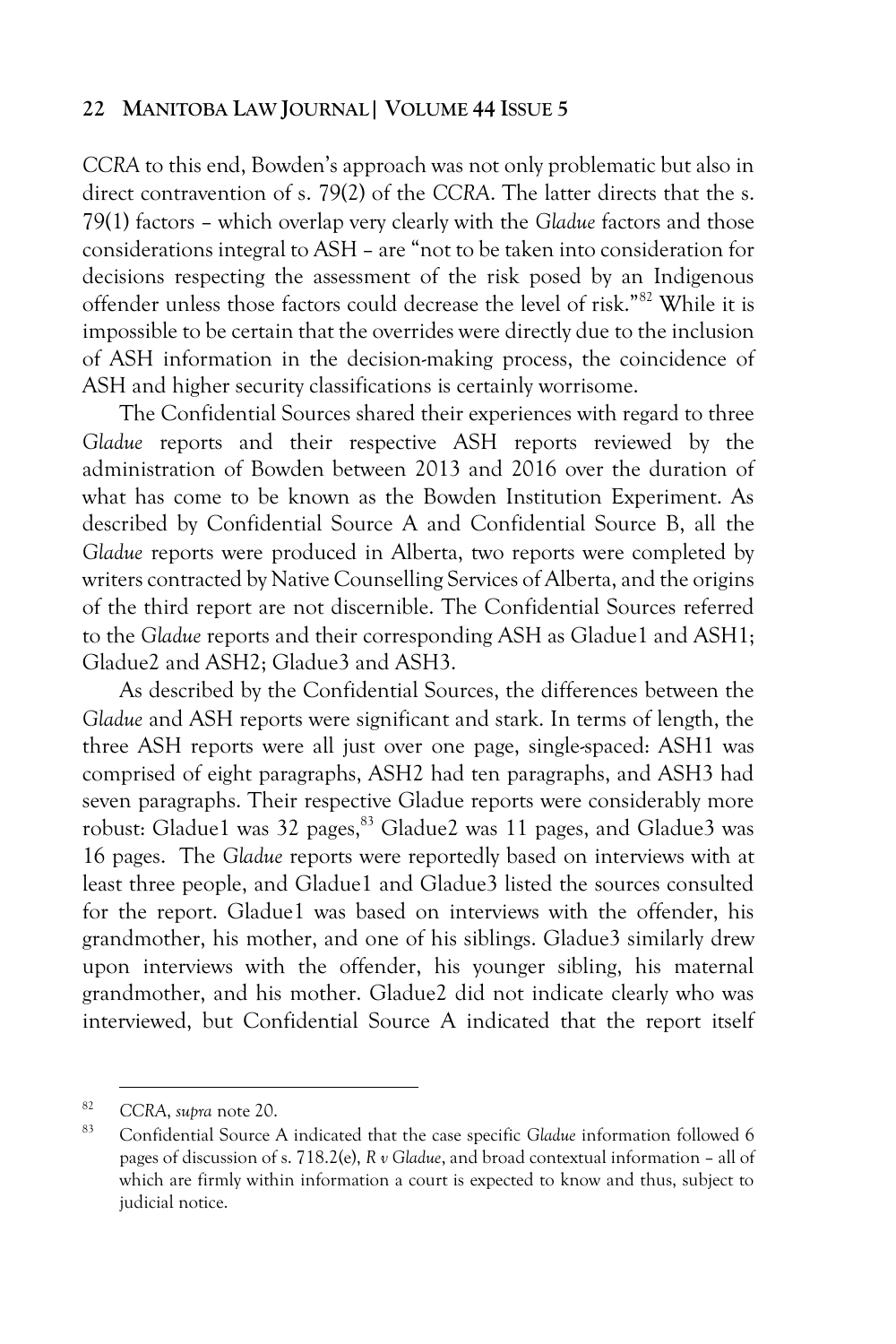indicated that interviews were conducted with the offender, his father, and his mother.

While there is no standardized set of best practices for *Gladue* writers or reports, all three reports, based on the descriptions provided by the Confidential Sources, included both contextual and case-specific information on what are generally understood as key *Gladue* factors.<sup>84</sup> That is, to varying degrees, all three reports included information about the offender's community contemporarily and at least touched upon issues of poverty, rates of employment and education, and experiences of, or estrangement from, culture, spirituality, and traditional activities. Gladue1 and Gladue2 reportedly contained historical background on the community. Gladue3, however, contained the most extensive historical information, elucidating the community's treaty history and involvement with the Riel Rebellion, as well as information about residential schools that took children from the community.

As indicated by the Confidential Sources, all three reports also provided extensive information about the offender's family, commonly over three generations (grandparents, parents, and present) and spoke of residential school involvement and intergenerational effects resulting therefrom, including addictions, disorganized relationships, exposure to substance abuse and violence in the home and community, injuries, foster care, school-leaving, loss due to accidental deaths as well as completion of suicide, and experiences of neglect, and physical and sexual abuse. All reports spoke about experiences of racism and discrimination, as well as identity confusion and social marginalization.

Most reports also related past criminal activities and involvement with the criminal justice system. Gladue2, while speaking about estrangement from culture, dedicated roughly half of the report to detailing the criminal and incarceration experiences of the offender; Gladue1 and Gladue3 dedicated two to three paragraphs to this subject. Building on this 'social

<sup>84</sup> Taken together, *Gladue* and *Ipeelee* indicate that the following experiences are relevant *Gladue* factors that should be considered by the courts in addressing the *Gladue* requirements: low incomes, high unemployment, lack of opportunities and options, lack or irrelevance of education, substance abuse, loneliness, and community fragmentation, systemic and direct discrimination, and, more generally, those unique background and systemic factors which may have played a part in bringing the particular offender before the courts.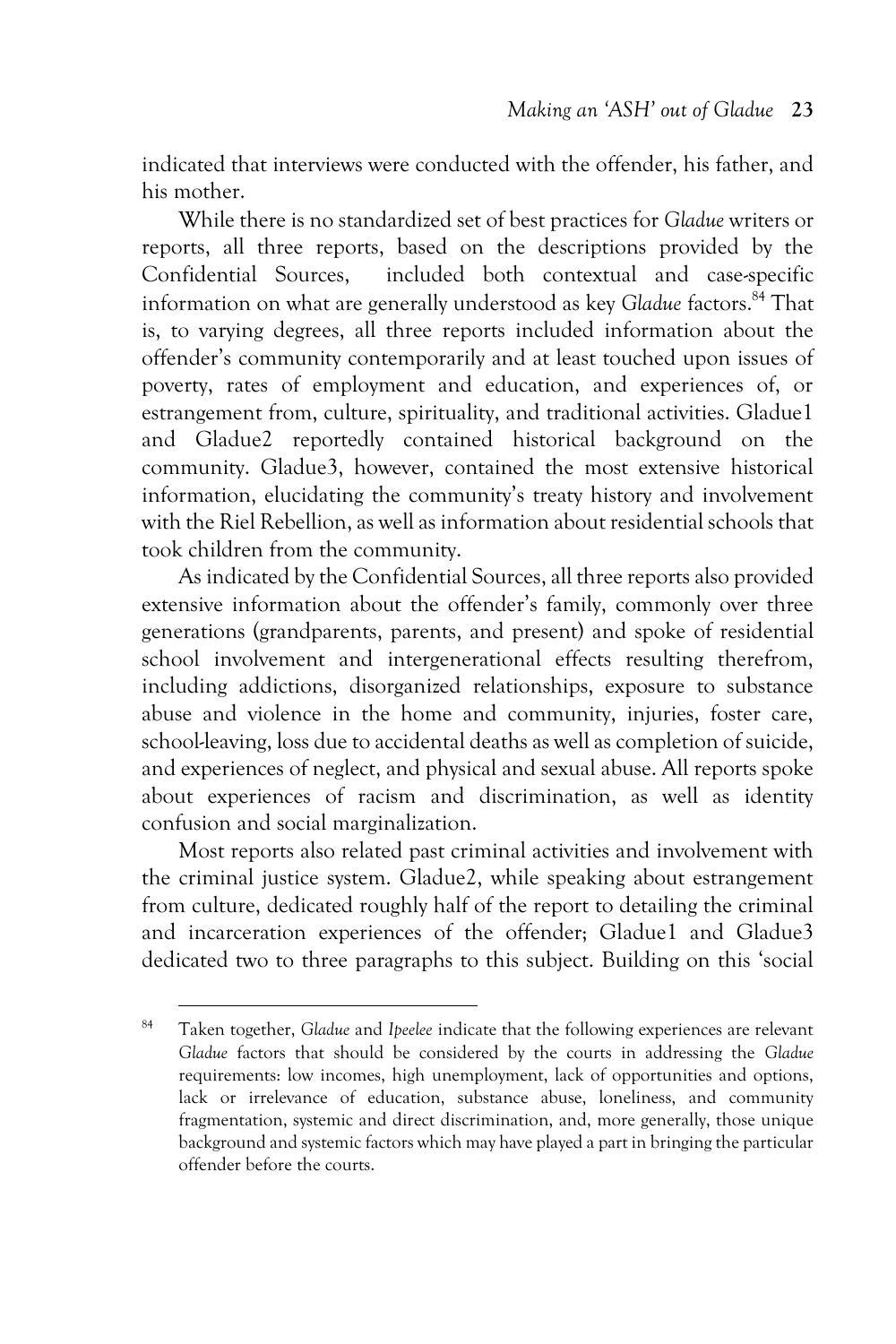context' information, Gladue1 provided an extensive list of what appear to be addictions treatment and concurrent disorders programs, CSC institutions, and healing lodges as sentencing options, but with no apparent elucidation or connection of these different options with specific healing needs documented in the report or why these are appropriate for the offender. Gladue2, on the other hand, provided no sentencing options while Gladue3 provided targeted, detailed sentencing options related to addressing the offender's specific needs with regard to addictions, cultural renewal, wellness counselling, and academic upgrading.

So how did the relatively lengthy and detailed *Gladue* reports fare in their translation to ASH? As described by the Confidential Sources, two of the three ASH reports acknowledged their reliance on the Gladue reports, only ASH3 did not make this acknowledgement, and notwithstanding the variation in the length of the *Gladue* reports, as indicated above, all three were condensed into just over one page of ASH information. All the ASH identified the offender's community of origin, but none contained information about the culture or history of the community.<sup>85</sup> On the offender's specific connection to culture, ASH1 reportedly concluded with a single sentence noting the offender's lack of experience with and exposure to his culture, while ASH2 included three sentences on the offender's connection to culture in a paragraph focused on his incarceration history. ASH3 included one paragraph on the offender's experience of and connection to culture. Two of the three reports were disproportionately concerned with the offender's exposure to violence and substance abuse: ASH1 and ASH3 dedicated over half of the report to relating the offender's exposure to violence and substance abuse as a child while ASH2 summarized this in two of its 11 paragraphs. Where the *Gladue* reports indicated sexual abuse and/or foster care, this is acknowledged in the respective ASH; similarly, where the *Gladue*-related experiences of residential school attendance over the generations were included in the *Gladue* reports, these too were included in the ASH. The offender in ASH2 is a survivor and the ASH related his experiences at the school. Confidential

<sup>85</sup> As described by Confidential Source A, ASH3 states that "it is not uncommon in Cree families, for the grandparents to care for their grandchildren and raise them as their own." This is important insofar as it communicates the different understanding of family and childrearing among Indigenous versus non-Indigenous peoples, something that shows a measure of insight and sensitivity to the family arrangements traditional to many Indigenous peoples.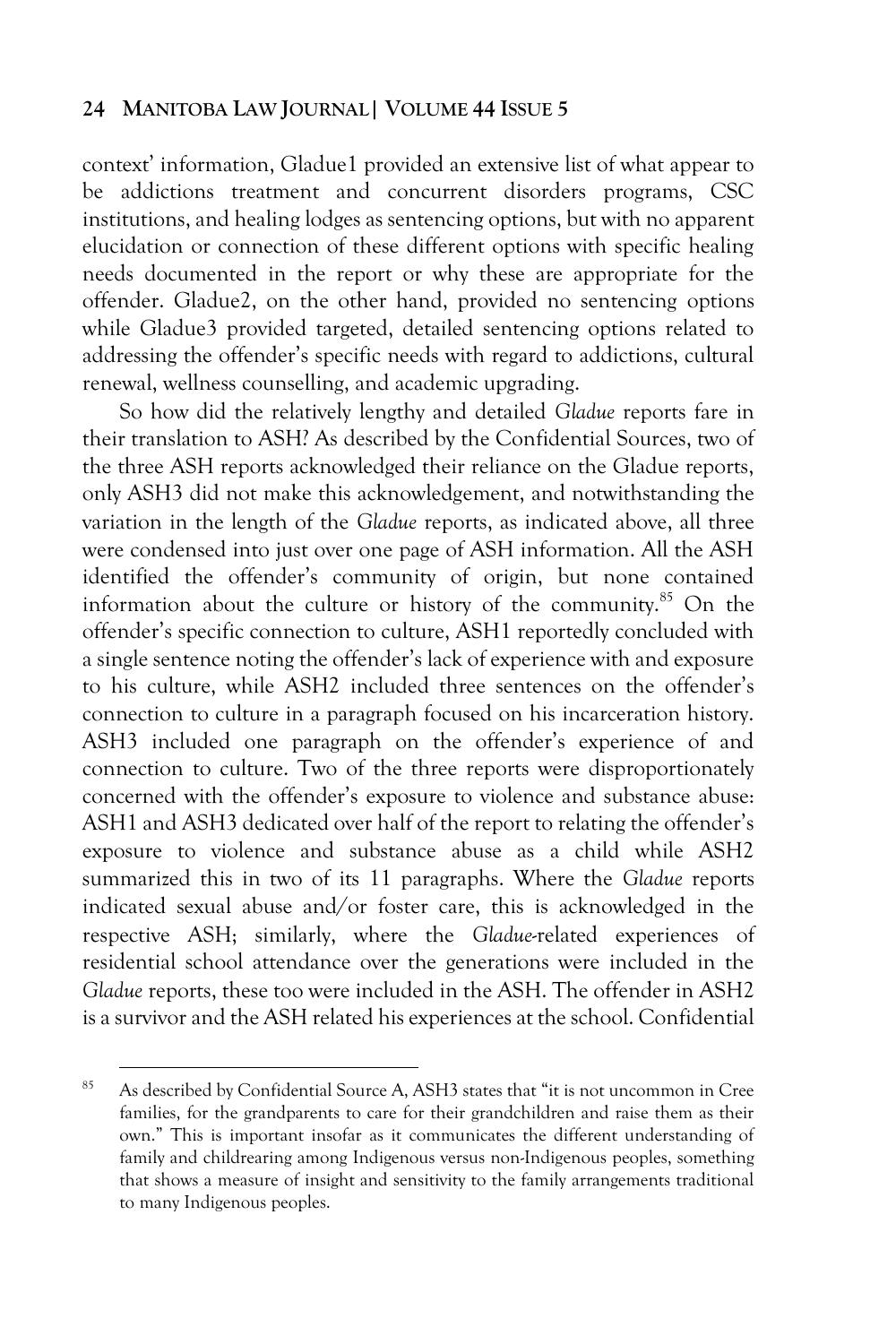Source A described ASH1 as recounting that the offender's grandmother attended Residential School and that "the influence of the school's legacy would have impacted him, as well." There is no elucidation of that legacy or its impacts on the offender.

As described by the Confidential Sources, all three ASH spoke to the offender's relationships with siblings and parents growing up. ASH1 and ASH3 included additional information about the offenders' current romantic relationships and children, if any, while ASH2 noted that the offender has spent most of his adult life in prison. ASH3 also reportedly spoke to cultural experiences the offender had with his grandfather, while both ASH1 and ASH2 noted an absence of any significant connection to, or experience of, culture by the offender.

Perhaps most importantly, and as observed by the Confidential Sources, while ASH1 specifies healing needs related to "addictions to gambling, alcohol and drugs," none of the program themes or healing approaches related to the sentencing options provided in the *Gladue* report are included in the ASH. ASH3 apparently identified "relevant factors" – including residential school attendance by a grandparent, school leaving, addictions, unemployment, and incarceration as a youth – but there was reportedly no mention of the *Gladue* report's relation of previous program experience, periods of abstention from alcohol use, or the sentencing options or approaches that reflect this information. As previously noted, Gladue2 provided no sentencing options. While the failure to include sentencing options in the ASH reports may seem unimportant and consistent with CSC's position that *Gladue* is for the courts, the oversight matters. The *Gladue* report's sentencing options could provide CSC with some insight into healing opportunities that could benefit the offender and are thus worth including in an ASH report.

The description of this small sample of *Gladue* reports and their respective ASH from the Bowden experiment suggest that, while they are imperfect, *Gladue* reports clearly contain far more information relevant to the risks and needs presented by an Indigenous offender than ASH. They also should provide relevant information on healing needs and, as importantly, previous experience with treatment. As noted by Confidential Source A in sharing the experience with *Gladue* and ASH at Bowden, the presence of a *Gladue* report in eight files greatly expedited the review of those files as compared to the review of the seven files that did not include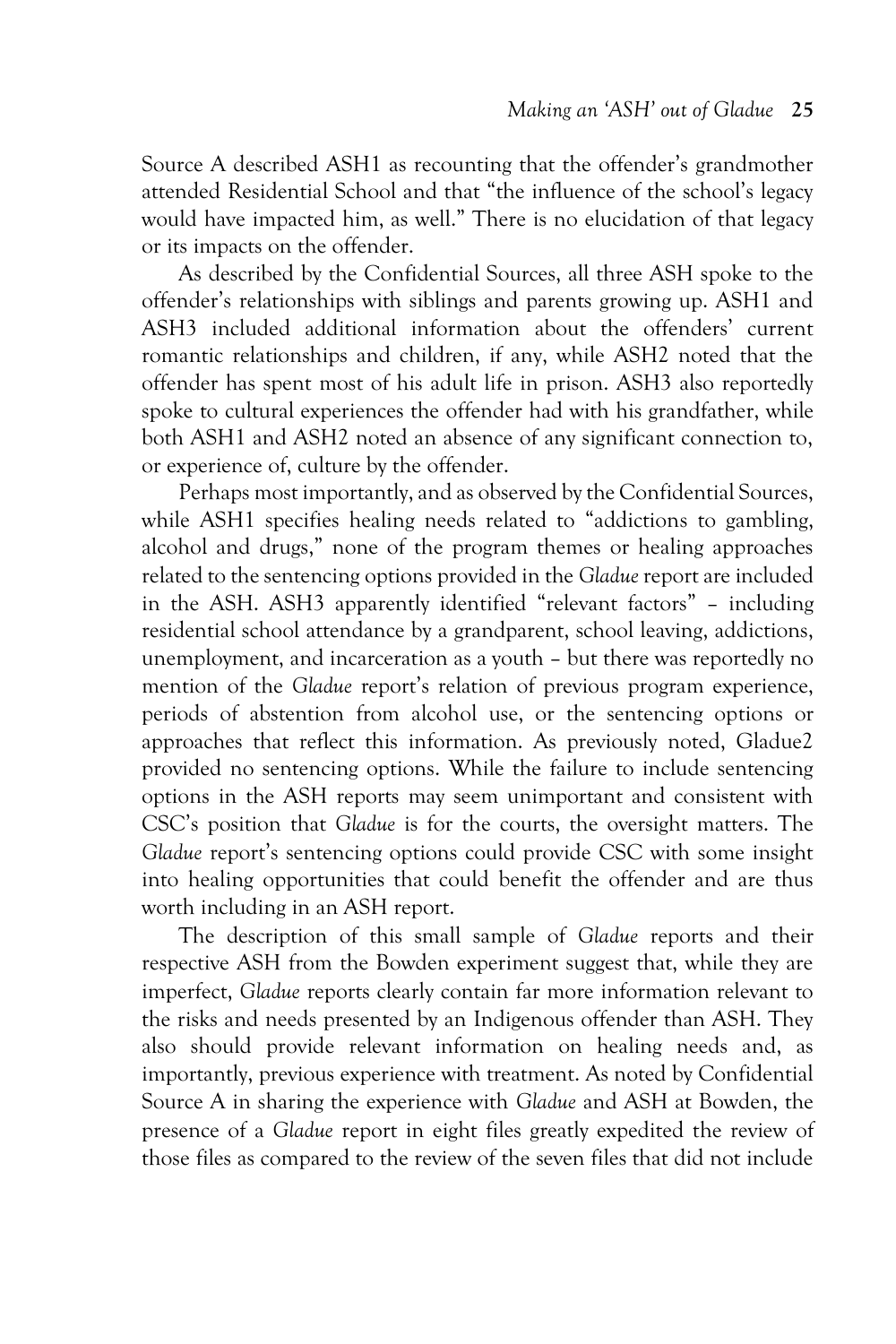*Gladue* reports. While all the offenders whose files were reviewed with reference to *Gladue* considerations received a security override to a lower security classification, *Gladue* reports expedited the process and provided greater confidence in the Assessment for Decision – not small considerations especially in "a big institution like Bowden, there were maybe 15–20 decisions per week or more (not all security decisions)" that could take "1–2 weeks" of 10–12 hour days "to make the decision."<sup>86</sup> The ability to rely on a full, standalone *Gladue* report may thus not only ease the administrative burden, but these reports may also inform greater confidence in administrative decisions.

The OCI reviewed the approach taken in the Bowden Experiment and followed up on the eight offenders who were reclassified on the basis of their *Gladue* reports, confirming that all "eight have adapted well and at the time of writing this report, were reportedly safely integrated at the lower security level."<sup>87</sup> Source A stated that the offenders' success in minimum security persisted, and only one offender was sent back to medium-security – "but for tobacco, not for drugs or violence (tobacco is considered an unauthorized item and it is of high value with the prison system) – again, totally against our traditional practices, but the Commissioner didn't ask [Indigenous staff] when that was implemented."88 The OCI report went further in its praise of the Bowden experiment, asserting that this initiative was evidence of the importance of *Gladue* reports to CSC, Indigenous case management, and healing:

The approach taken by Bowden Institution is important because correctional authorities used the original *Gladue* sentencing report (often upwards of 50 pages or more when comprehensively completed). Correctional staff have access to a wealth of information through these reports. While some institutions prepare Aboriginal Social History reports that are based on the *Gladue* report, these are typically very short (often only a page in length) and contain primarily high-level information. The original *Gladue* report, where it exists, is a much more complete source of information. Bowden Institution also provided a comprehensive analysis and evidence as to how the *Gladue* report impacted a decision, something my

<sup>&</sup>lt;sup>86</sup> Personal communication with Confidential Source A, May 28, 2020.

<sup>87</sup> Canada, *Office of the Correctional Investigator Annual Report 2015-16* (Ottawa: Office of the Correctional Investigator, 2016) at 45, online: *<*www.oci-bec.gc.ca> [perma.cc/ME2 8-C5RN] [Correctional Investigator, *Annual Report*].

<sup>88</sup> Personal communication with Confidential Source A, May 28, 2020.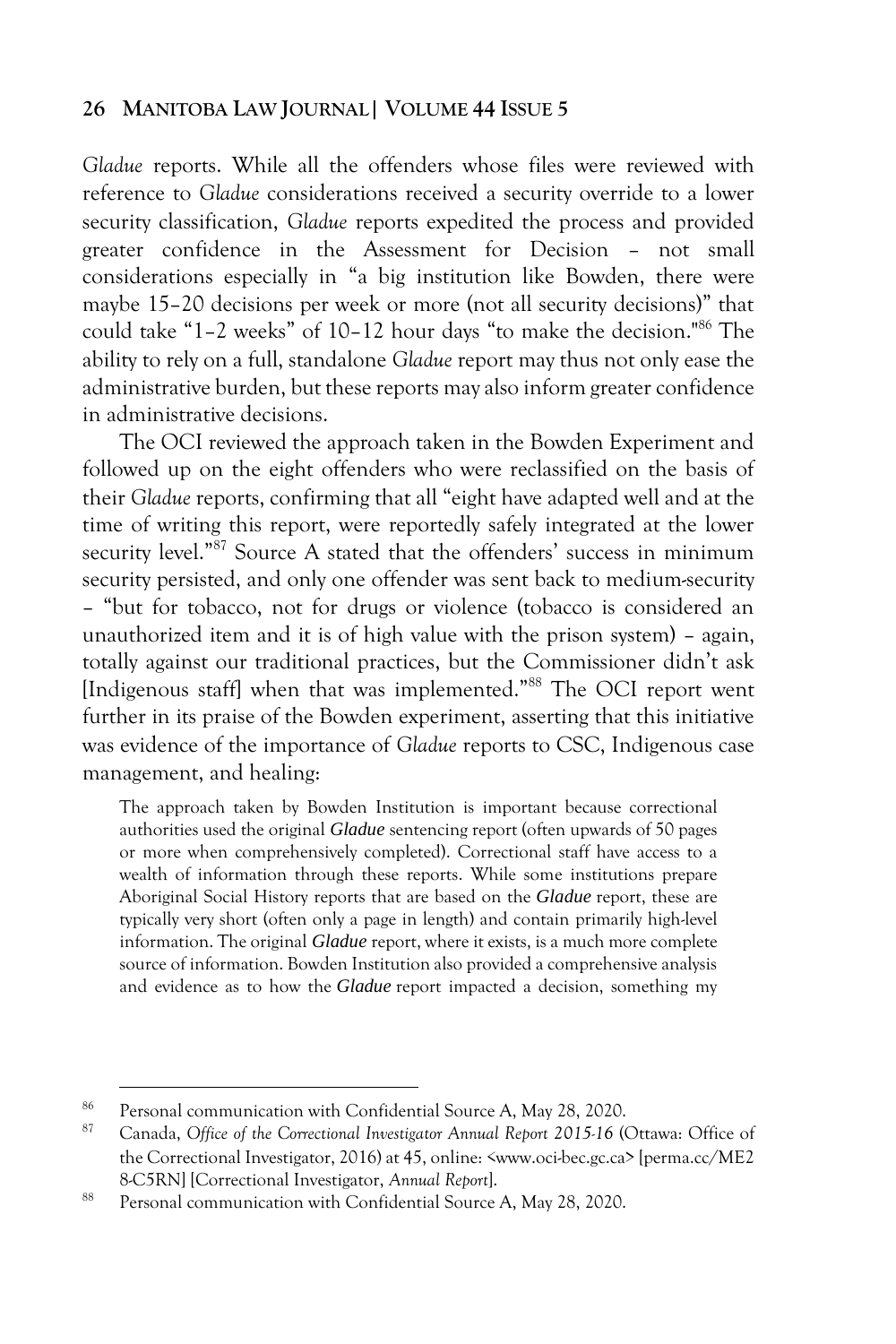Office has identified as missing in most purportedly *Gladue*-informed correctional decisions to date <sup>89</sup>

# **IV. CONCLUSION**

The Bowden Experiment was a small spark of light illuminating the limited reach of *Gladue* in CSC and what can happen when *Gladue* is seriously integrated into the security classification of Indigenous offenders. Not only is *Gladue* a receptacle of Indigenous knowledge and experience, but it can also temper the impact of current approaches to risk assessment and case management by ensuring more informed decisions are made and the remedial goals of *Gladue* are furthered within CSC. The challenge of course resides in the reach of *Gladue*: Source A described the paucity of reports over her tenure at CSC, acknowledging that she did not see a *Gladue*  report in her capacity at CSC before 2010; it is also notable that of the 15 offenders considered for security overrides at Bowden, nearly half did not have a *Gladue* report. This is problematic and reflects a failure on the part of most governments in Canada to commit to full, standalone *Gladue* reports and to demonstrate that commitment through greater resources and oversight of *Gladue* writers, training, and reports. CSC cannot be faulted for failing to embrace *Gladue* when the essential vehicle for *Gladue* information – the *Gladue* report – is only rarely part of an offender's file. In short, then, *Gladue* reports could go some distance to assisting Indigenous offenders to locate a healing path and to CSC's efforts to pave the way to that path, but only if governments step up and make that possible.

In an echo of the OCI, where CSC has access to a *Gladue* report, CSC is encouraged to rely on those reports and resist summarizing these into ASH wherever possible. Surely more information is better than less, especially if it informs a more accurate security classification that enhances the healing potential of an offender and reduces the workload of CSC staff. To ensure that the sacred stories carried within *Gladue* reports are received with the respect and consideration they deserve, all CSC personal involved with case management should receive comprehensive, foundational training in *Gladue* and Indigenous culture and history. With proper training, a fuller understanding of Indigenous lives as well as the spirit and intent of *Gladue* could and should become the lens through which all

<sup>89</sup> Correctional Investigator, *Annual Report*, *supra* note 87 at 45.